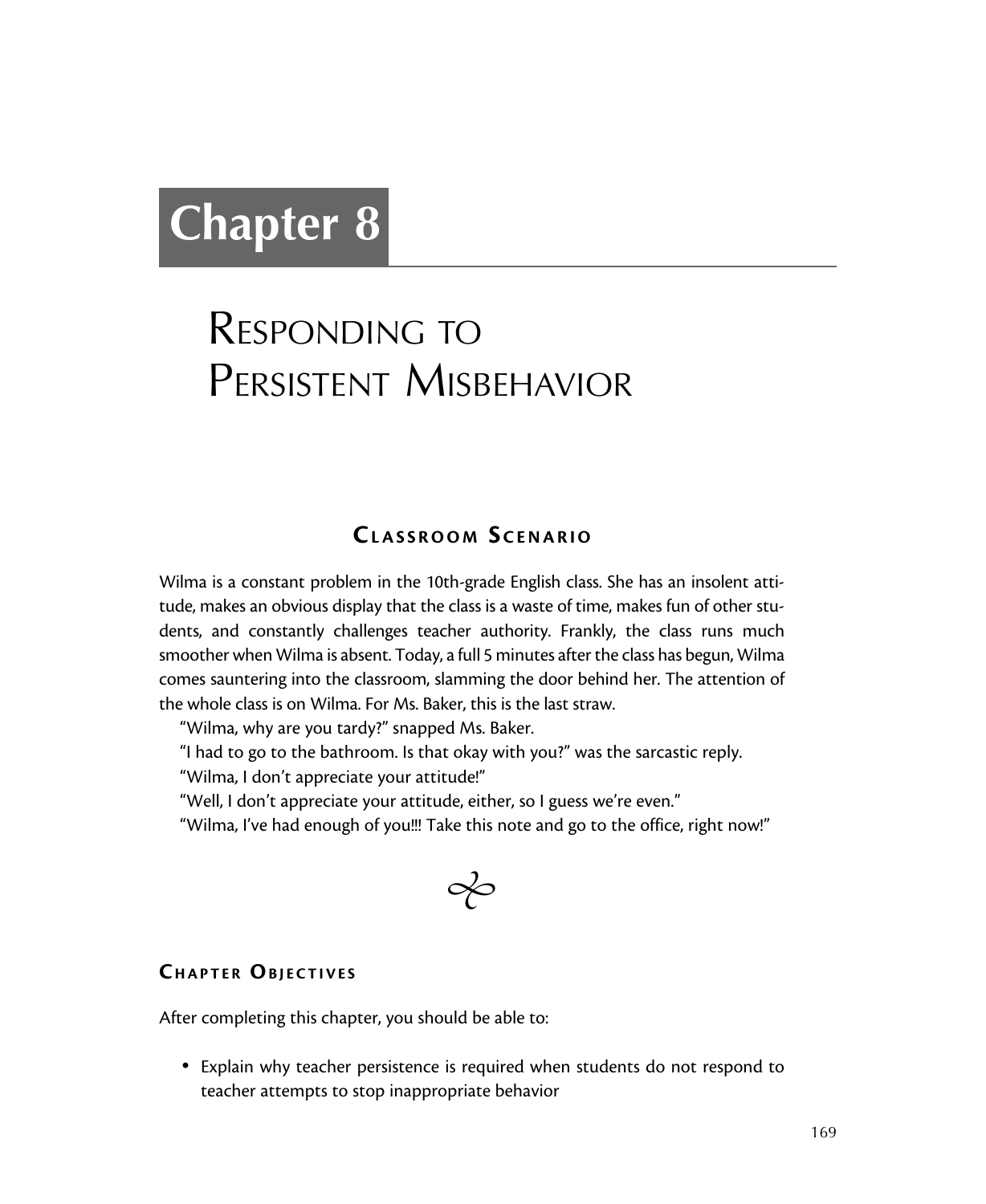- Identify a range of alternative responses consistent with your values and beliefs
- List steps that can be used in keeping responsibility for behavior on the student
- Model how to respond to misbehavior with clarity and firmness
- Describe the process of limit setting
- Define preferred activity time and state how it can be used as a response to misbehavior
- Explain when time-out might be an appropriate response to behavior problems
- List the steps of behavioral problem solving and the development of behavioral improvement agreements
- List the steps that can be used in helping students learn to modify their own behavior
- Model a parent–teacher conference
- Define the uses and the potential problems associated with detention

**T**here will always be students who lack self-control or who meet their personal needs through misbehavior. Students like Wilma cause teachers stress and sleepless nights. These students dominate teacher thoughts and interfere with the satisfactions of teaching. These students seem to have a knack for pushing the right buttons to upset the teacher. The feeling is often, "This would be a good class if \_\_\_\_\_ was not a member." On the other hand, it can be extremely rewarding to see students who are persistent behavior problems change their behavior and begin learning self-control. One of us once taught a "behavior adjustment" class of middle school students. These were students with persistent problems who were referred to the class from several nearby schools. It was one of the most professionally rewarding experiences in this teacher's career.

Low-profile responses to the misbehavior of these students do not seem to have much impact. These students require more direct and firm teacher action. However, direct and firm teacher intervention is not without some difficulties. Direct responses take more time and thought. They are more disruptive to the learning process and focus student attention on inappropriate behavior. If not handled with care, they may reinforce the inappropriate behavior rather than teaching the appropriate alternative.

Elias and Schwab (2006) contend that the type of responses applied to problem behaviors is an important component of the management and discipline process. They state that the system of responses used can either "make or break" the entire discipline system. Therefore, the system of responses needs to be considered carefully and needs to be planned out in advance. Since it is difficult to predict the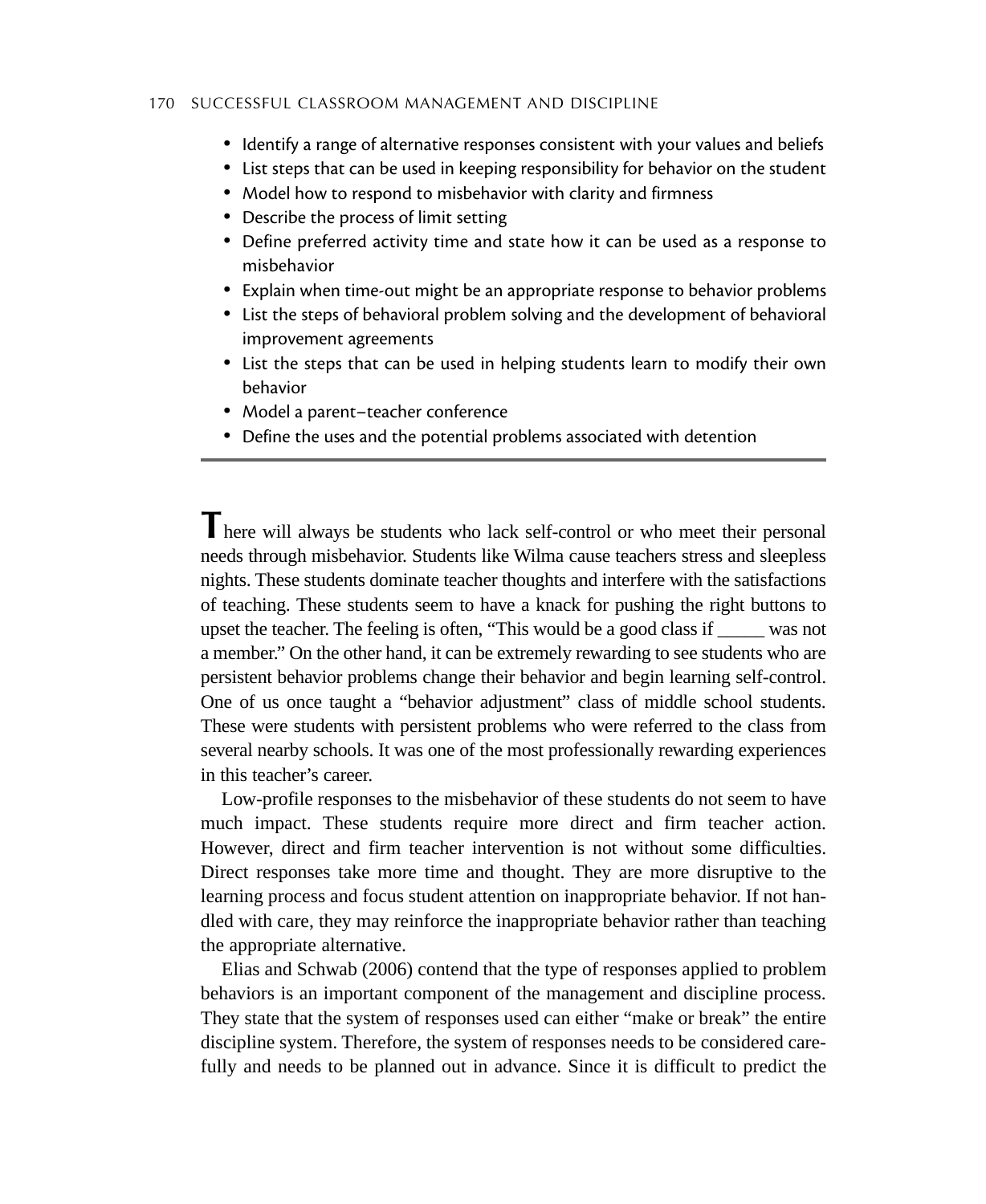types of misbehavior that can occur in a given classroom, teachers need to be aware of a variety of responses and when they might be appropriately applied.

Responses to persistent misbehavior require a good deal of teacher persistence. The students have developed their behavioral patterns over a period of time, and immediate changes should not be expected. Students who demonstrate persistent behavior problems have discovered that they can achieve personal goals of attention and power through inappropriate behavior. Because they have developed these responses as a means to achieve personal goals, they may just try harder when teachers attempt to get them to change their behavior. Therefore, initial responses to persistent behavior problems may result in the problem getting worse before it gets better. Teachers need to be persistent and avoid giving up if initial attempts to change behavior do not work as well as anticipated.

Another potential problem associated with responses to persistent behavior problems is that they create conditions that can result in power struggles. Students have been used to getting their way, and they will resist teacher attempts to stop the behavior. When these power struggles get out of hand, they are disruptive to the relationships between the teacher and the students, and they harm attempts to build a supportive community.

We subscribe to the approach of using a range of consequences when responding to persistent behavior. The consequences implemented need to be based on the needs and the goals of the misbehaving student, the ability of the student to exercise selfcontrol, and the severity of the offense. Effective consequences are clear and specific, they preserve the dignity of the student, and they teach the student that there are consequences to misbehavior (Hardin, 2006).

In this chapter, we provide suggestions for a range of alternative responses for persistent misbehavior. These alternatives have been used by teachers to respond effectively to persistent misbehavior. The responses to persistent misbehavior are more intrusive and require more effort and planning than do those for minor problems. They should be used when other, low-profile responses have not had the desired effect or when the problem is serious enough to warrant a more direct and intrusive response.

It is important for each teacher to identify responses consistent with personal values and beliefs. This list should be used as a beginning point for developing a personal range of alternatives. You need to think through these alternatives ahead of time. It is difficult to respond appropriately in the midst of a complex and fastmoving classroom. Developing a personal discipline plan with a range of alternatives can be extremely valuable in providing you with an increased sense of security and confidence and in helping you choose an appropriate response. It would be useful to consider what alternatives might have been applied to the scenario at the beginning of the chapter.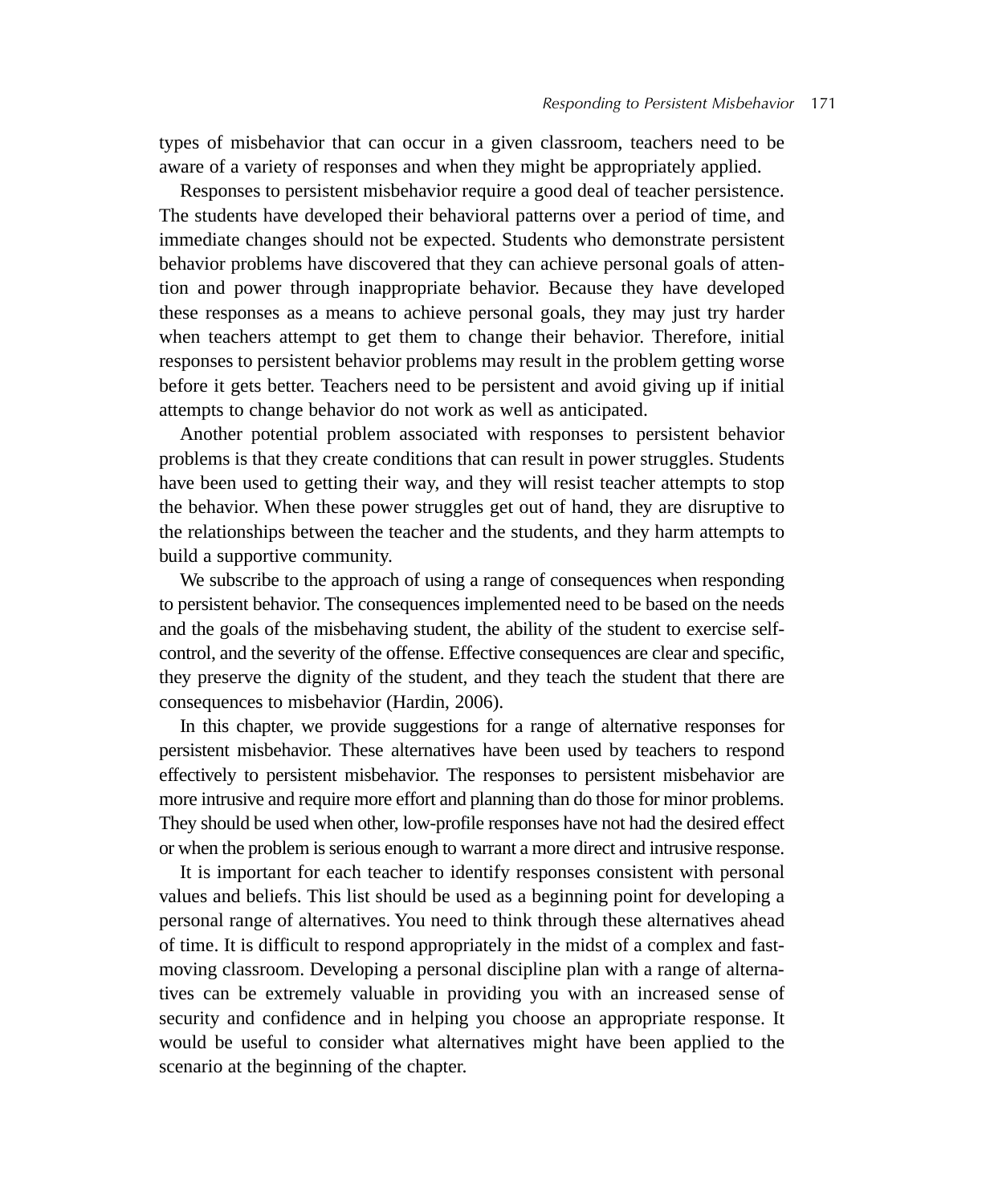## **A RANGE OF RESPONSES FOR PERSISTENT BEHAVIOR PROBLEMS**

Many new teachers have difficulty responding to persistent misbehavior. They become frustrated because their previous responses seem to have had little impact. They spend considerable time worrying about the problem and frequently feel as if their power and authority is being challenged. Unfortunately, there are no easy answers, because one response does not fit all students and all situations. What works with one teacher in one environment might not be as effective in the classroom of another teacher and with another group of students. Students are different; consequently, the causes of their misbehavior are different. Teachers, too, are different, as are their personalities and strengths. A strict prescription or a "one size fits all" approach will not succeed.

Although the needs of teachers are seldom addressed when specifying approaches to inappropriate behavior, they are an important consideration. Teacher responses need to be consistent with the values and the beliefs of the teacher. If certain responses are uncomfortable for teachers and inconsistent with their values or beliefs, they will be reluctant to use those responses and will run the risk of ignoring inappropriate behavior or appearing to be inconsistent. These conditions will only make the problems worse. In addition, if teachers are uncomfortable with a response, they are likely to do a poor job of implementing the approach and it is likely to be more harmful than helpful. Therefore, you need to be aware of a range of alternative responses that are consistent with your values, your personality, and your strengths. Table 8.1 lists a variety of direct teacher interventions from which you might choose.

## **Focusing Responsibility for the Problem**

Anyone who has spent any time in a classroom is familiar with the scenario. The teacher notes a student engaged in inappropriate behavior and responds with,

#### **Table 8.1** A Selection of Direct Teacher Interventions

- Focus responsibility
- Respond with clarity and firmness
- Set limits
- Limit preferred activity time
- Provide a cost-benefit analysis
- Give a time-out
- Rearrange the environment
- Have a teacher–student conference
- Use behavioral problem solving
- Write up a behavioral improvement agreement
- Teach the student to modify own behavior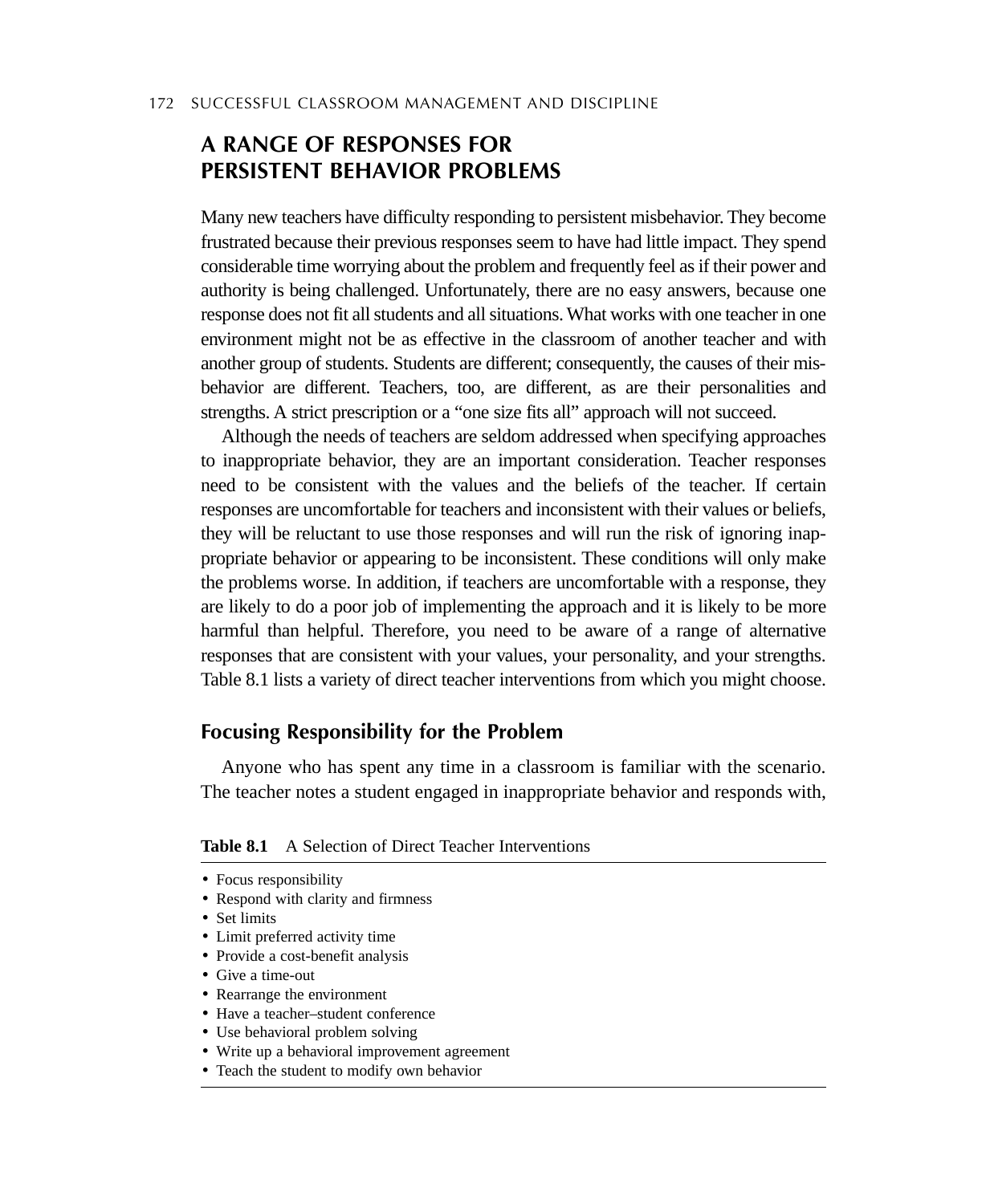"Mary, why are you out of your seat?" Mary responds, "Helen didn't know what to do and needed help." Or, a teacher reacts to misbehavior with, "John, stop talking!" John responds, "Billy was bothering me and I was just telling him to stop so I could go to work!" Very clever! In both instances, the student has tried to evade responsibility for his or her behavior by blaming it on someone else. They have attempted to change the focus from their actions to the actions of someone else or to describe their actions as helpful. Unwittingly, in these examples, the teacher response has opened the door for students to evade responsibility for their actions. Frequently, these tactics are successful and the attention of the teacher is diverted from the inappropriate behavior.

As previously discussed, it is important for students to learn to accept responsibility for their behavior and there needs to be a clear relationship between their actions and the consequences. In the scenarios described in the previous paragraph, the reactions of the teacher have made it more difficult to keep the responsibility on the student who is demonstrating the inappropriate behavior. In considering how to respond to persistent misbehavior, we need a response that does not allow students to evade responsibility and keeps the focus on the relationship between their actions and the consequences. When responding to incidents of misbehavior, it is useful to do so in a way that does not allow the student to make excuses. Our chosen response should be one that keeps the focus on the action of the student. However, keep in mind that teachers often have to deal with a problem quickly and do not have time to engage in extended responses. A relatively simple process that can be useful has been adapted from the approach originally proposed by Glasser (1965) a number of years ago.

#### *Ask the Student to Describe Behavior*

The first step is critical and involves a change of emphasis on the part of the teacher. The first response needs to be phrased so that it takes away the opportunity for the student to come up with an excuse. This is done simply by asking, "What are you doing?" The emphasis is on what the student is doing and not why they are doing it. The *why* question opens the door for rationalization, excuses, and a debate about the behavior. The purpose is to get students to describe their behavior quickly in a way that forces them to take responsibility. To be sure, students who have learned to play the classroom game will try to respond with an excuse. When this occurs, the teacher simply ignores the response and focuses back on the student. "Mary, I asked what you were doing." Other students may try to play the ignorance card by responding with, "Nothing." Others may try to shift the focus by identifying another behavior such as "I'm just sitting here." If the student persists in trying to avoid identifying their behavior, the teacher can simply state, "I saw you . . ."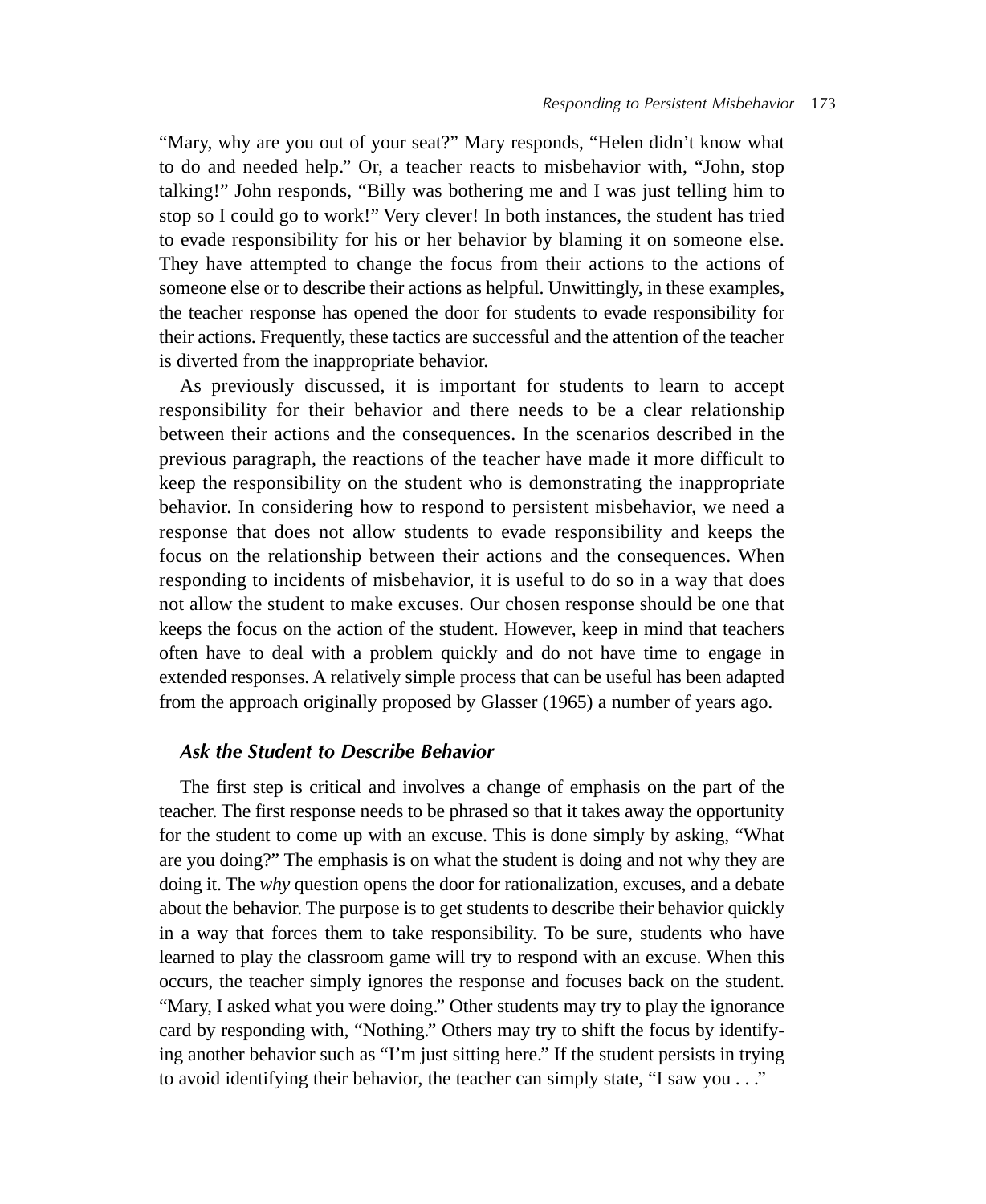#### *Get the Student to Identify the Consequences*

Once the inappropriate behavior has been identified, simply ask, "What happens when individuals do that?" The intent is to establish a clear link between the behavior and the consequences. The students need to understand that it is their behavior that is leading to the consequence and not the whims of a vindictive or angry teacher. An understanding of the link makes it possible for students to comprehend that their behavior is a matter of choice and the consequences that they experience are also a matter of choice. This step works best if there is a set of rules and procedures that has been established, and the class has either identified or discussed the possible consequences for violations.

If a student refuses to identify consequences of responses with the typical, "I don't know," the teacher identifies the consequences for the student. This requires that the teacher have some consequences ready to implement. Frequently, just asking the student to identify the behavior and the consequences of the behavior is enough to stop the behavior. This exchange need take no more than a minute or two. If the behavior persists, implement the consequences.

#### *Have the Student Make a Value Judgment About the Behavior*

If the student does not change, a one-on-one conference needs to be held when there is an opportunity to do so. In this conference, review what the student was doing and the consequences that follow such a behavior, and then ask the student to make a value judgment. This is accomplished quite simply by asking the student if he or she wants to continue to experience the consequences of his or her actions. Another question that can be posed is, "How are these actions helping you?" The purpose of getting students to make value judgments is to get them to identify that there is a linkage between their actions and the consequences. They also need to consider how this behavior is harming them, not helping them meet their needs.

Some students may persist in defending their actions by making statements such as, "Yeah, that's okay with me." At this point, the teacher should not engage in a prolonged discussion or try to argue with the students. The teacher can respond by calmly stating, "I wanted to make sure that you understood the choices you were making and the consequences." Students are often bluffing and trying to engage the teacher in a power struggle; by keeping the responsibility for the behavior on the student, the teacher can avoid unnecessary power struggles.

#### *Develop a Plan With the Student for Changing the Behavior*

If students respond that they do not want to continue to experience the consequences of their behavior and that they recognize that their behavior is not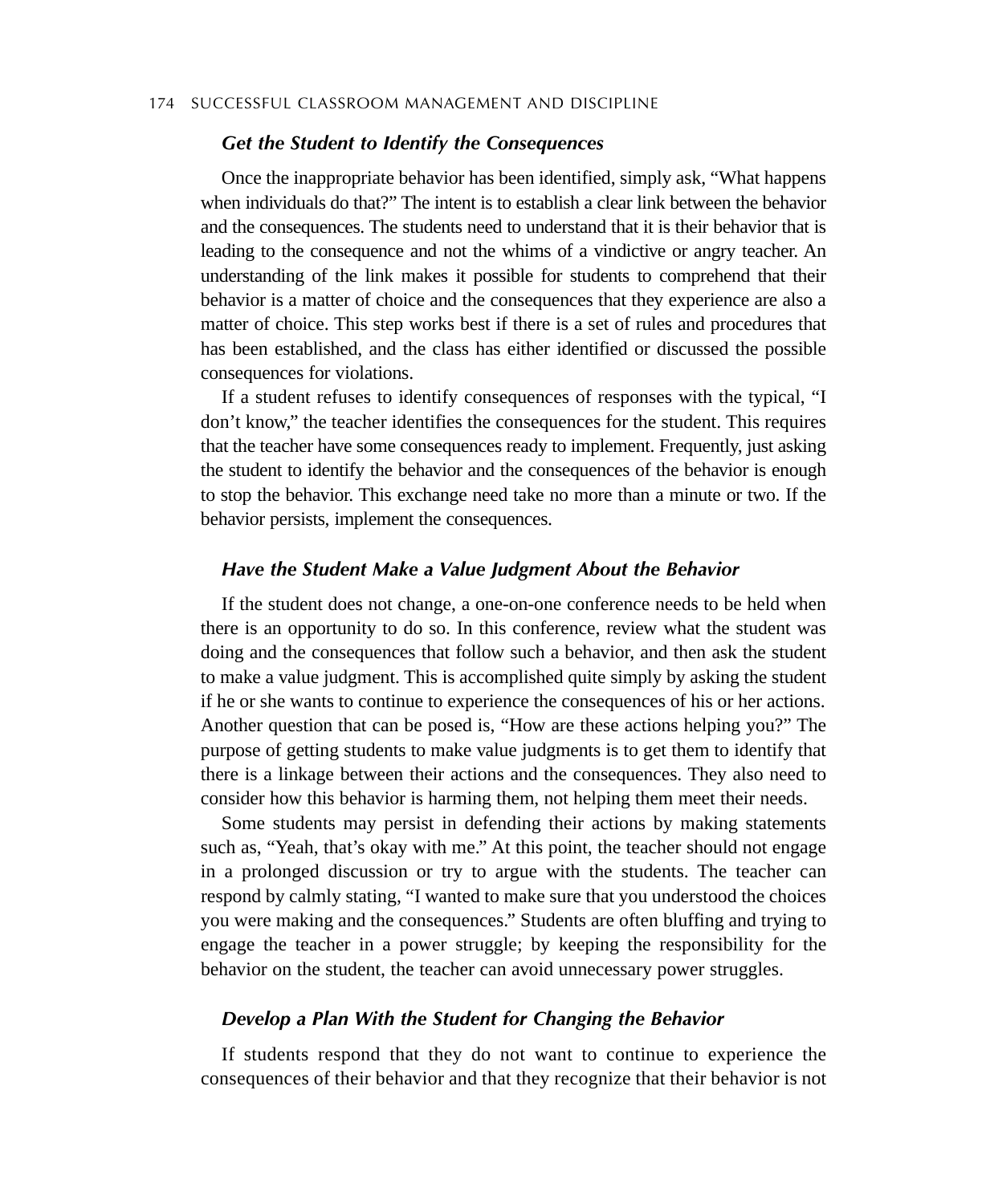helping them, the door is open for developing a plan to change their behavior. This does not mean it needs to be a time-consuming step that results in a complex plan; the best plans are those that are easy to implement and that cover a relatively short period of time. It is important that the plan be one with which the student has a high probability of success. Once students attain success in following a plan, then they should be reinforced for their success.

The purpose of this step is to help students establish a plan that will help them fulfill needs in a productive way. This step can be implemented simply by asking the student, "What can we do to make sure that this will not happen again?" If a student is reluctant to answer, an appropriate response is to state simply, "You think about it, and I will return in a few minutes and discuss it."

When the student does identify a plan, the student needs to be asked why he or she thinks this will work and what should be done if it does not. The teacher might make suggestions but should not attempt to force a plan on the student. The student must make a commitment to the plan, and this commitment may be only a superficial one if the student believes he or she has no choice but to follow the teacher's plan.

If the student is unable to complete the plan successfully, another conference can be held with the student to develop a new plan. It may well be that several plans will need to be developed before the student realizes that the teacher means business and is not going to give up.

Return to the scenario at the beginning of the chapter. How might the teacher have used this approach with Wilma? How might that have changed the dialog and the power struggle between Wilma and the teacher?

## **Responding With Clarity and Firmness**

A verbal response is one of the most frequent teacher responses to persistent misbehavior. However, many verbal responses are ineffective. Those verbal responses often take the form of vague and generic statements such as, "Please behave" and "Let's get back to work!" In some classrooms, the entire lesson is filled with intrusive and ineffective verbal responses of this sort. Kounin (1970), in his extensive study of classroom management, found that for verbal responses to be effective, they needed to have clarity and firmness.

Clarity involves sending a verbal message that identifies who is misbehaving, what that person is doing, and what he or she should be doing instead. A verbal message involving clarity might be as follows: "Betty, stop your talking and begin working on the assignment." This message indicates that Betty is the target, her talking is the inappropriate behavior, and working on the assignment is the acceptable alternative. In this message, there is no question about for whom the message is intended and what is required. Verbal messages such as "Class, let's all behave" fail the clarity test.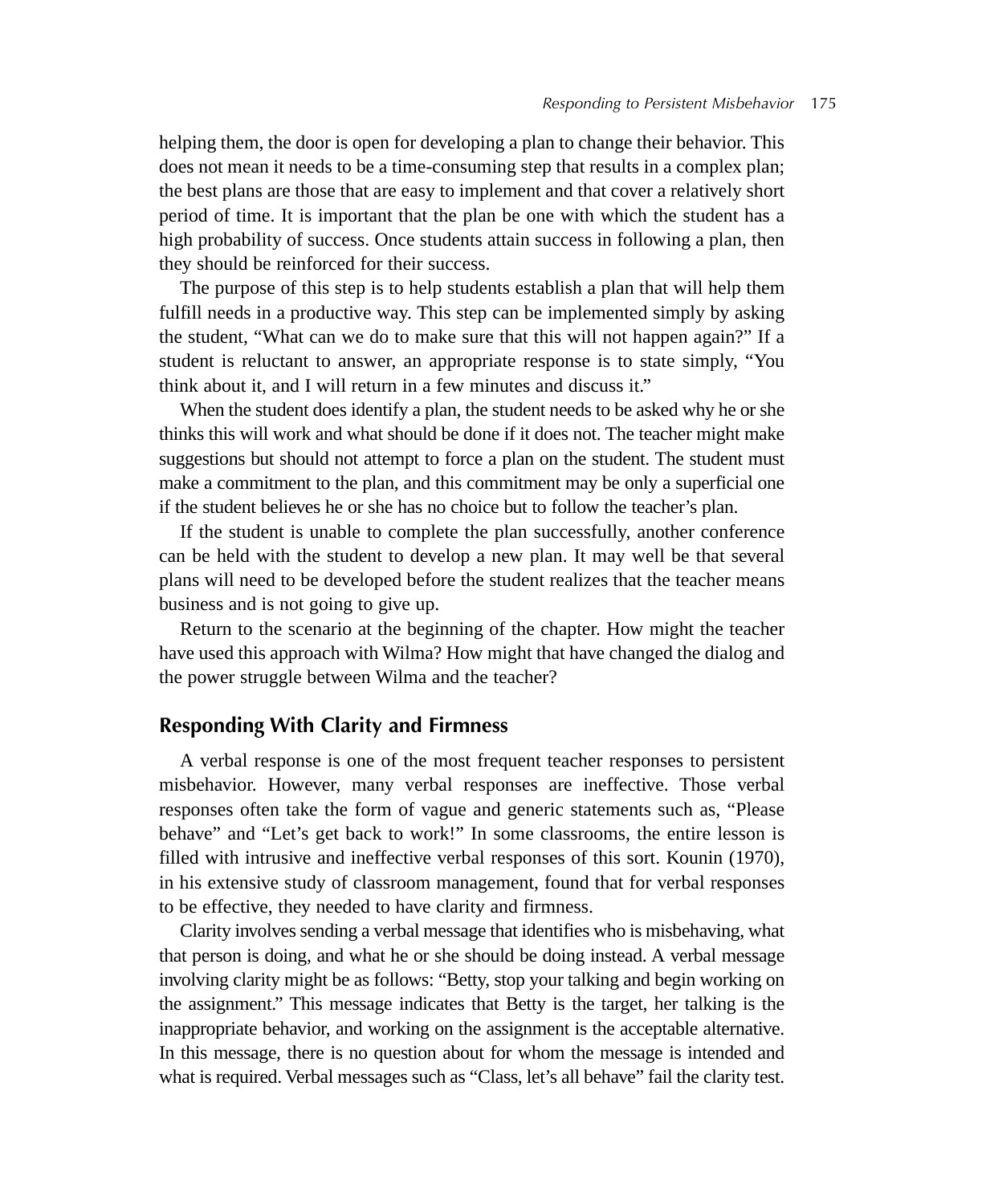Firmness involves nonverbal messages. When the verbal message is delivered with clarity, it is accompanied by tone of voice and body language that indicate that the teacher means business. As the message is delivered, eye contact is established with the student, the facial expression is stern, movement is toward the student, and posture is erect and rigid. If the verbal message is accompanied by smiling and laughing and the tone of voice is light, a mixed message is sent and it is most likely that the student will receive the nonverbal signals, which are likely to be interpreted to mean that the teacher is insincere and the verbal message is not very important. Then if the teacher responds with a consequence, the student feels betrayed.

#### **Limit Setting**

Limit setting is another effective response to persistent misbehavior. It is proposed by Jones (2001) as an approach to rule enforcement that is relatively quick, emphasizes body language, and conveys an "I mean business" demeanor. Jones calls limit setting the gentle use of personal power.

This means that teachers are exercising their personal power in an assertive, yet gentle manner. An important prerequisite to limit setting is to remain calm throughout the process. Jones contends that emotions are contagious. If the teacher is upset, the student will be upset. Clarity and firmness are also important conditions for effective use of limit setting.

Jones defines limit setting as moving in, dealing with back talk, and moving out. A prerequisite to limit setting is teacher awareness of behavior throughout the classroom. This is the withitness described by Kounin (1970). Jones emphasizes that disruptions need to be identified as soon as they begin and there needs to be a swift response. Once misbehavior is noted, Jones states that the teacher needs to stop teaching and focus on the misbehavior. If the misbehavior does not immediately stop, the teacher implements the process by moving in.

*Moving In.* If you are working with the whole class, calmly state to the class, "Excuse me, class." If you are working independently with another student, tell the student you will be right back. Next, make sure your body language communicates disapproval and a full commitment to dealing with the problem. Take a couple of deep breaths to relax yourself and call the student's name in an unemotional or bland manner. Then walk directly to the edge of the student's desk. Do not focus on anything other than the misbehavior. The intent is to inform the student that he or she has your undivided attention and you mean business. When arriving at the student's desk, body posture should be erect, and eye contact established. Then it is useful to pause for a couple of seconds to take a couple more deep breaths. Once again, this is calming, and it gives the student an opportunity to think and make a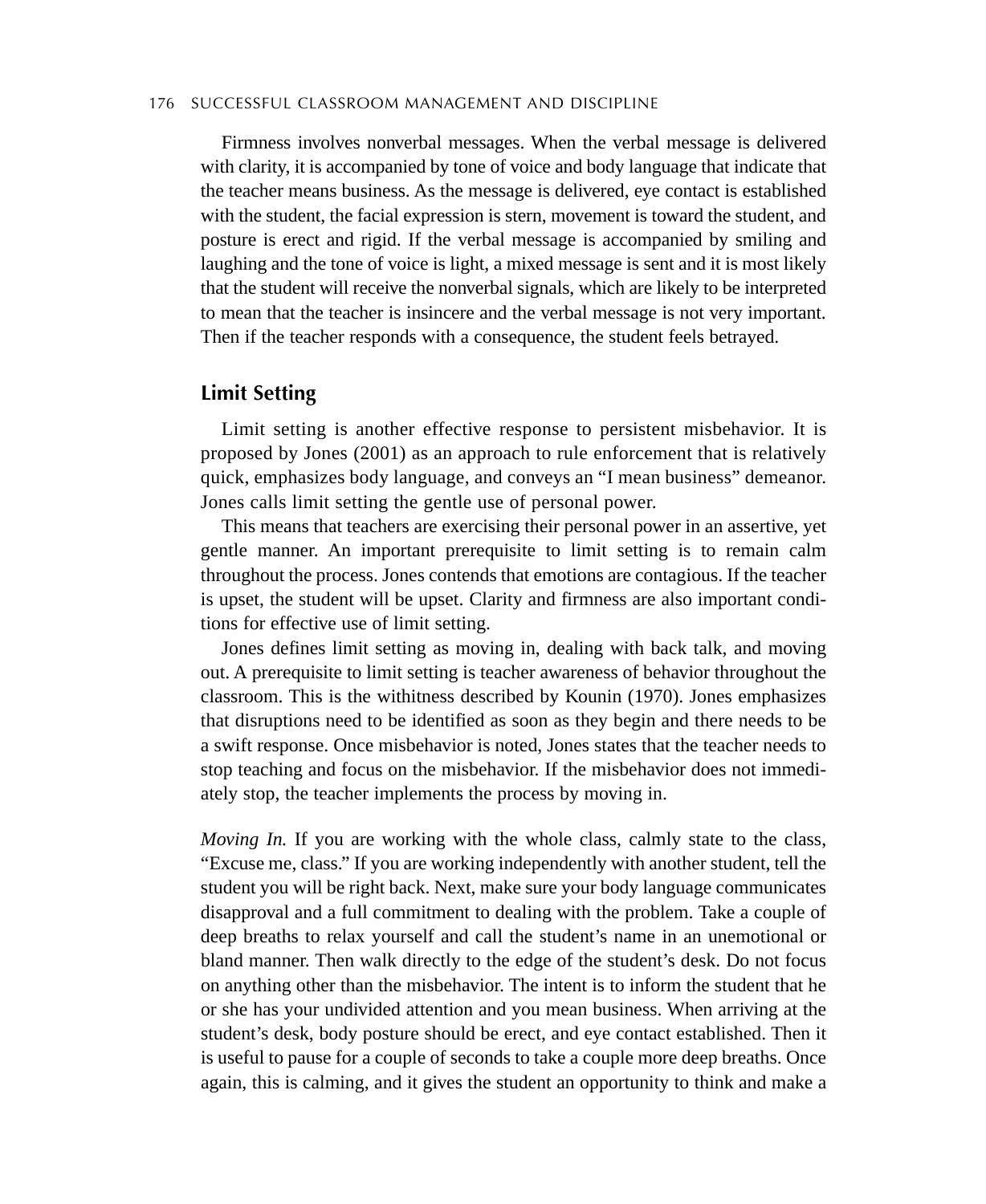decision. If the student makes a commitment to return to work, nothing needs to be said and the teacher can then proceed to the moving out phase.

If the student does not make an obvious commitment to return to work, then a verbal and a physical prompt is used. The physical prompt involves bending at the waist, placing one hand on their desk and using the other hand to indicate what the student should be doing. This might involve placing a pencil in the student's hand, moving the work to a direct location in front of the student, or removing a distracting object. The verbal prompt is a command or directive using clarity to tell the student to stop what he or she is doing and what he or she should be doing instead. If this does not elicit the desired result, both hands are placed on opposite sides of the desk, the teacher leans over to be at eye level, and eye contact is maintained until the student gets back on task. Then the teacher remains for a few seconds and begins the moving out phase.

*Back Talk.* Some students will attempt to display their power and take control of the situation through back talk. *Back talk* is defined as verbal statements intended to change the subject, divert attention from their behavior, and get off the hook. Back talk is not always hostile or confrontational. It may even appear to be a compliment. For example, some students are really adept at diverting the teacher with statements such as "You look nice today." Other forms of back talk are denial of any wrongdoing, blaming others, profanity, insults, or even crying. All forms of back talk have the same purpose; they are diversionary tactics designed to elicit a reaction from the teacher that will change the focus. Jones contends that back talk will starve if not fed. Therefore, a good approach is simply to stay quiet and ignore it.

Jones suggests that the first step in dealing with back talk is *camping out.* Camping out means that the teacher settles into proximity and takes up residence at the student's desk. This is done by lowering weight on the hands and elbows so that the face of the teacher and the student are on the same level. The facial expression and body posture of the teacher should communicate indifference or boredom. When the student stops the back talk, the verbal prompt is repeated. The intent is to communicate that you were not listening and are not going to allow attention to be diverted to something else. If back talk resumes, when the student has stopped, the prompt is delivered yet again. This is what is called the *broken record* technique. If three or four attempts at repeating the prompt do not stop the back talk, then a more serious consequence may need to be used.

*Moving Out.* The intent of moving out is to communicate to the students that they are expected to stay on task and their behavior will be monitored. The first step in moving out begins when the student returns to acceptable behavior. It involves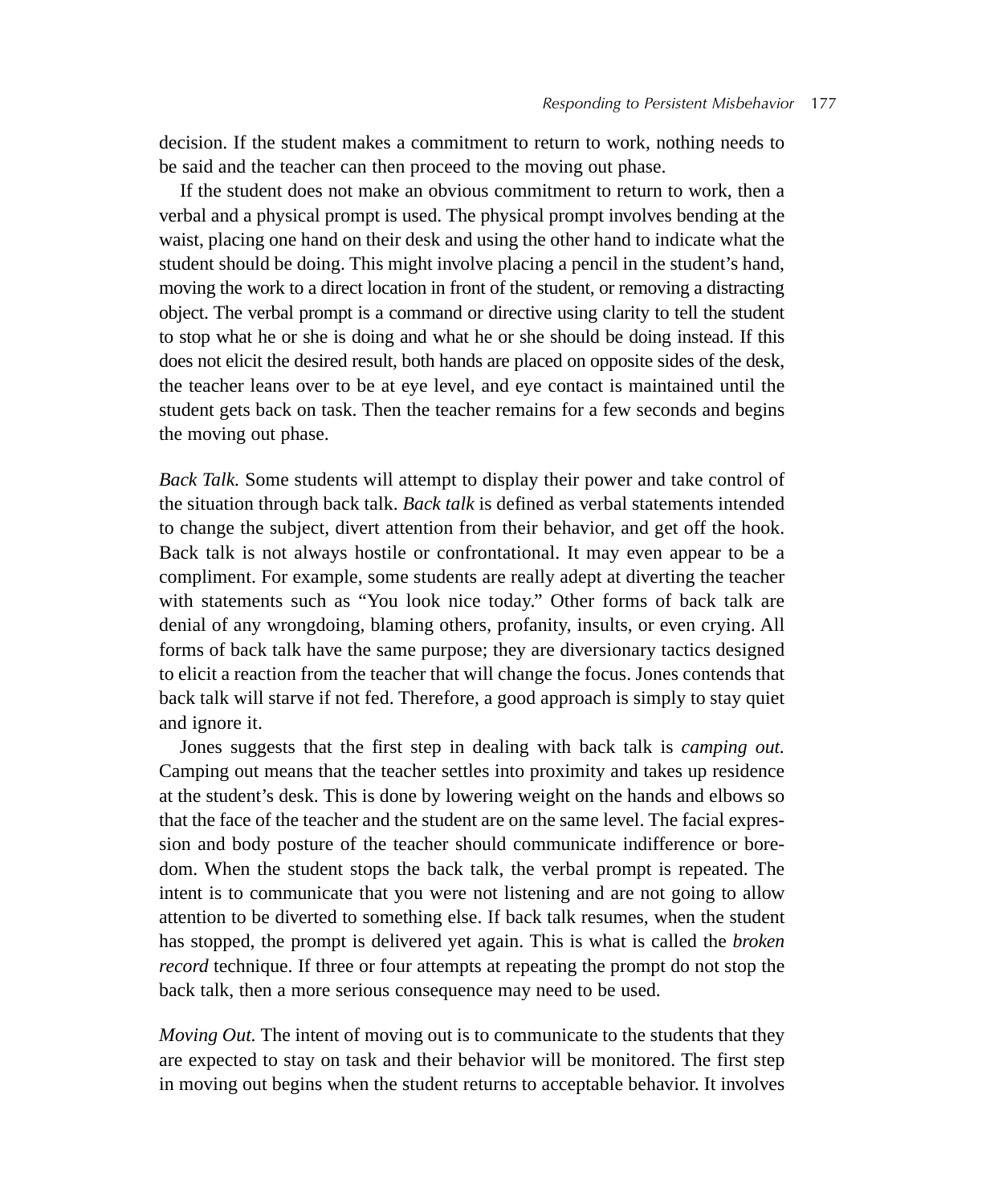quietly thanking the student for returning to work, taking a couple more deep breaths to stay calm, and staying in place for a few seconds before slowly standing.

If moving out is done too quickly, a return to off-task behavior usually follows. Not moving away too quickly is intended to send the message that the teacher means business. Stand slowly but do not move away. Continue to monitor the student for a few seconds and then slowly move away.

If a second student was involved in the inappropriate behavior, the same process should be repeated to make sure that student gets the message and is on task. It is important that each student be dealt with independently.

If the teacher is engaged in whole-class instruction, return to the teaching position, take a couple more deep breaths to stay calm, look at the student, and, if the student shows signs of not being committed to attending to the lesson, wait a bit longer before resuming the lesson. If everything is back in order, resume the lesson. However, make sure the student is kept in the field of vision.

Jones states that this whole process needs to be a deliberate one that is much more slowly paced than is normal in the classroom. The contention is that much more time will be lost if the behavior is not stopped. The most difficult task may be taking a couple of deep breaths before each move. However, this step is important because it helps calm the teacher so that composure is maintained, and it establishes an appropriate pace.

#### **Preferred Activity Time**

In just about any classroom, there are activities that are preferred by the students. Allowing students to engage in these activities helps make the classroom experience enjoyable. Everyone likes to have some fun. Jones (2001) suggests that preferred activities are relatively easy to use and have an educational purpose. These activities might be educational games or videos. In addition to the preventive effect of preferred activity time, the loss of an opportunity to engage in preferred activity time is an especially effective consequence. This can be a logical consequence for those who wasted time or who were off task. In elementary schools, students enjoy taking responsibility for different tasks in the classroom, and losing that preferred activity is especially powerful as a consequence for misbehavior.

However, this approach will work only if there are regular times in the classroom when students do have the opportunity to engage in some preferred activities that can be removed. Therefore, teachers need to consider places in the school day when the student can engage in "fun" activities and ways of allowing students some classroom responsibilities.

For example, some secondary school teachers have discovered that students like to listen to music while they are engaged in seatwork. This is a privilege that can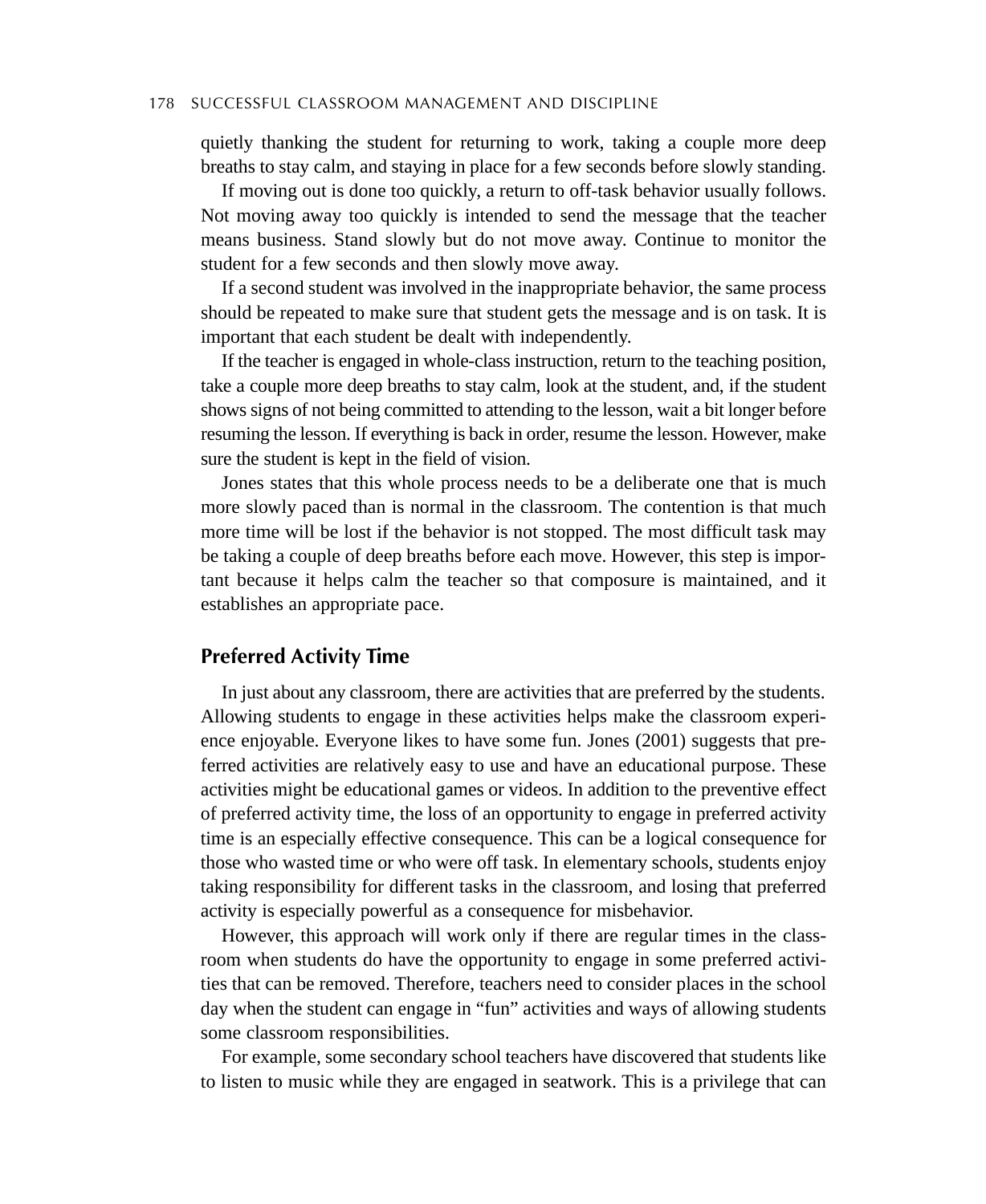be withheld as a consequence of misbehavior. Secondary students also love to socialize, and providing an opportunity for some of them to quietly engage in conversation with others once they have finished their work is another privilege that can be withheld if necessary.

One elementary teacher had a particularly difficult group of students. She found an activity that most students enjoyed and informed the class that time would be set aside each day to allow the students to engage in that activity. However, time wasted responding to misbehavior would be deducted from this time. When the group leader tested the system and realized that wasted time did mean a loss of the privilege, the class members put pressure on each other to follow the rules. In a short time, the problems almost totally disappeared (Jones, 1987).

## **Cost-Benefit Analysis**

Many behaviors that cause teachers difficulty can be handled rather easily by letting students know that there is a cost associated with their choice. For example, elementary teachers are often at a loss regarding what to do with constant requests to go to the restroom. They feel that it is cruel to deny students permission if they really need to visit the restroom. However, when there are frequent requests, there is a suspicion that the request is really an attempt to avoid work. A common issue in secondary classrooms is when students "forget" to bring appropriate material to class. The solution to these and other similar situations is to shift the responsibility to the student. This is accomplished by associating a cost with the privilege and allowing the student to make the choice.

For example, when students repeatedly requested permission to visit the restroom, one teacher responded with a cheerful "Sure." Then the teacher made a point of marking down the time. The student was then informed, "Check in with me when you return so that I can mark down the correct amount of time that is missed. You can make that up during preferred activity time" (Jones, 1987). The students are now provided with a clear choice. If there is a legitimate reason to visit the restroom, they will do so. If, however, it was only an excuse to take a break, they have to decide if they are willing to pay the cost. A secondary teacher worked out a "rental" program for students who could not seem to bring material to class. For example, if they did not bring a book to class, they had to leave something with the teacher until they returned the item. Sometimes this would be one shoe. With seniors, it worked well to have them leave their driver's license. This was a highly prized object that they did not want to have out of their possession. Not surprisingly, this class seldom forgot their books! This clear cost-benefit choice is consistent with logical consequences and keeps responsibility with the students.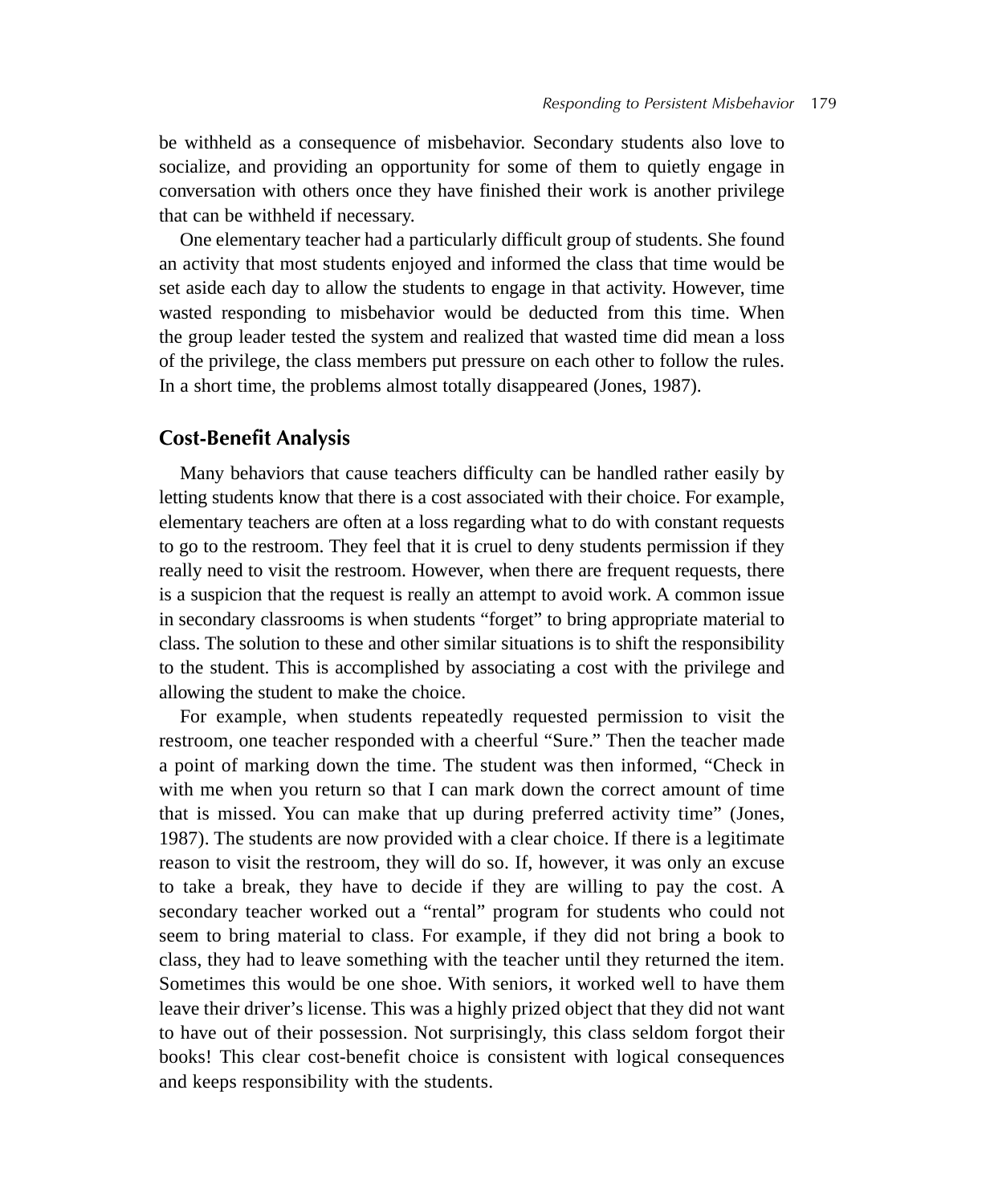## **Time-Out**

Time-out has been a popular response to inappropriate behavior. It has been used more in elementary schools than in secondary schools. Most secondarylevel classrooms do not have enough space to set aside a time-out zone. When it is used in secondary schools, it is almost always used schoolwide. These secondary schools often have designated a time-out area for the whole school that is staffed full-time. This is the contemporary equivalent of being sent to the principal's office.

**An isolated desk is set aside as time-out space.**

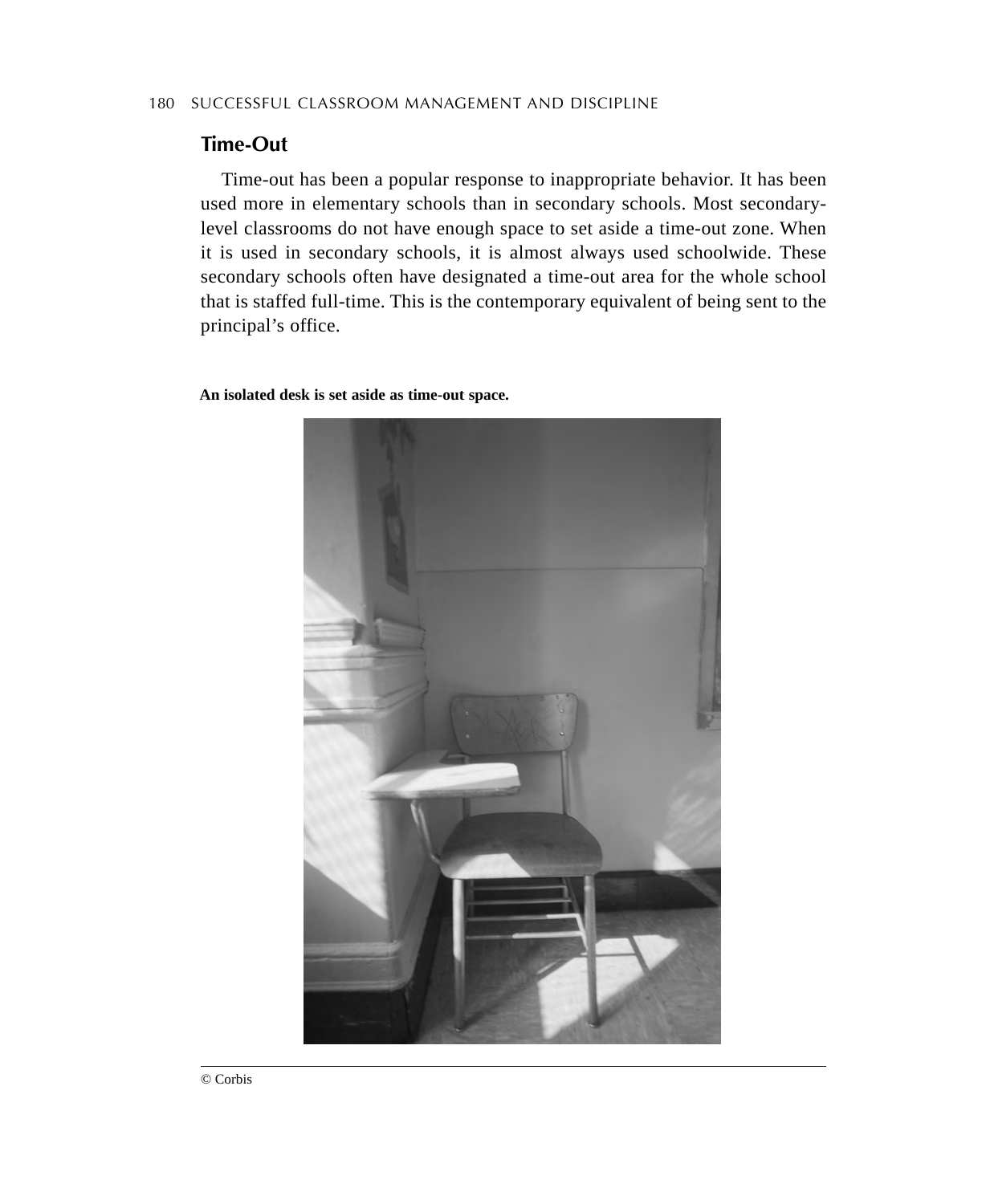In elementary schools, time-out usually involves setting aside an area in the classroom. This is generally a desk or a chair that is separated from the rest of the students. The purpose of time-out is to move the student to an area where he or she will not be able to continue to disturb others. This is not intended as a punishment but as a place students can be removed to in order to remove the stimulus for misbehavior and to allow them time to calm down and reflect (Glasser, 1977). Timeout can be effective when the behavior has been disruptive and when the teacher cannot deal with it.

Students stay in the time-out area until the teacher has an opportunity to meet with them. At this time, conduct a conference and ask the student to identify the behavior that resulted in his or her removal. Second, ask the student if he or she is ready to return to the whole class and what the consequences should be if he or she continues the inappropriate behavior. If the student states he or she is not ready to return, then the conference is terminated and the teacher returns to work.

Time-out can be effective for those students who have attention needs. They want to be a part of the group. They cannot get attention if they are in time out. Most of the time, these students will choose to modify their behavior in order to return to the group.

A word of caution: Students should never be sent to the hall, the playground, or an area where they will not be under direct observation. If students are in a place where they are not supervised, they can engage in dangerous activity or even leave the school grounds. In these situations, the teacher can be held legally liable for any harm that might occur. For example, one student wandered off to watch other students playing ball and was injured by a student throwing rocks. Another left the school grounds and was injured by a car. In situations like this, the teacher who placed the student outside the scope of supervision is placed in a position of high legal risk. However, in spite of this legal risk, we still see the practice of sending students to the hall as a form of time-out in many schools.

## **Rearrange the Environment**

If misbehavior persists, it might be necessary to consider altering the classroom environment in order to remove distractions and make it easier for the students to exercise self-control. Jones (2001) suggests that this is one of the most effective actions that can be taken. Changing the arrangement should take into account several considerations. One focus should be on increasing the ease of using proximity control. Simple changes in the seating arrangement can be done that allow a teacher to quickly get next to every student desk. Another point of focus is to look for dimensions of the environment that might be causing difficulty. Is the student close to the door and tempted to interact with those passing by in the hallway? Is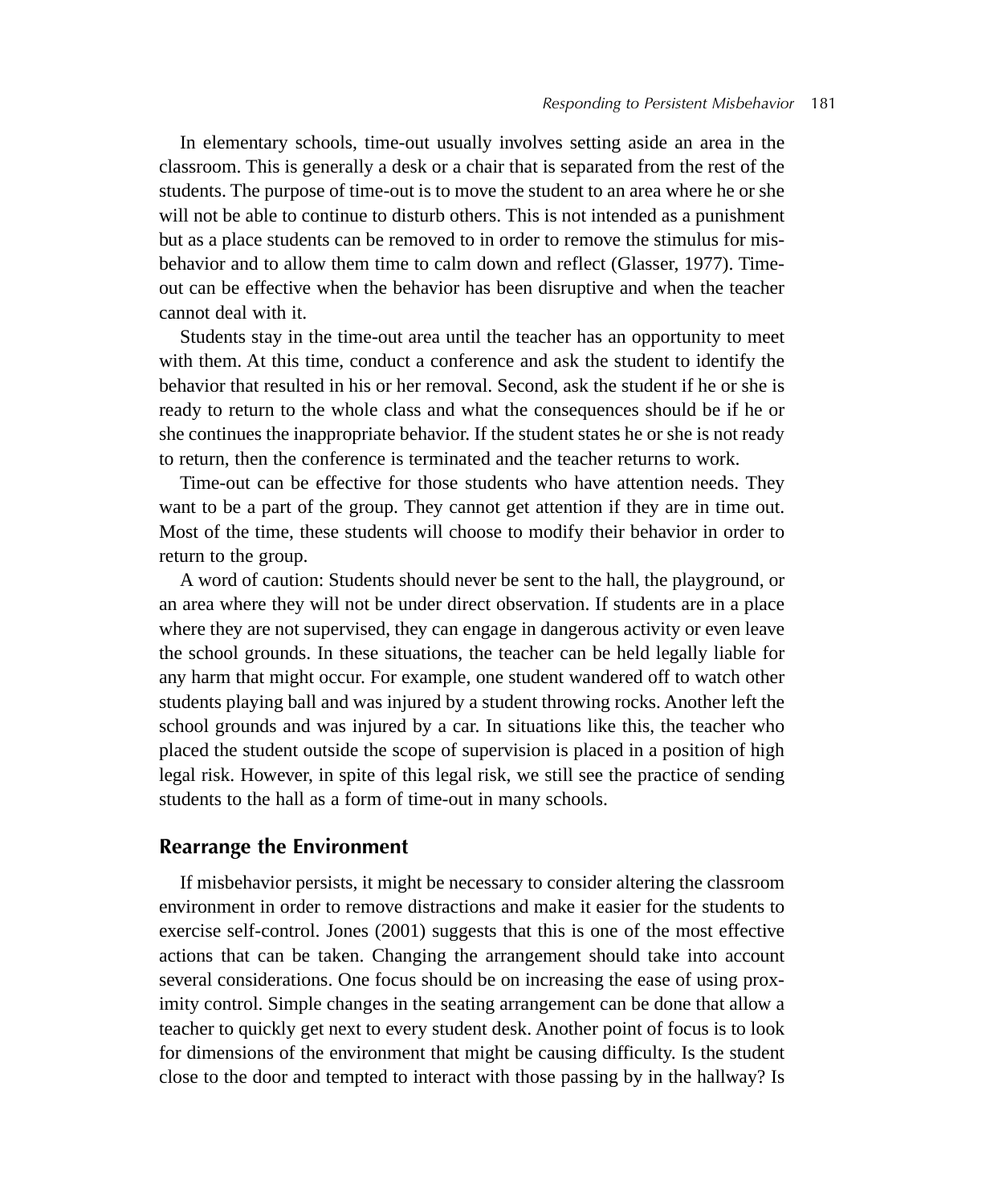the student in a position so that he or she can be distracted by what is outside the windows? Perhaps the student is too near the major traffic center in the classroom and he or she is tempted to interact with everyone who passes by. Sitting near the teacher's desk might distract some students because they have to listen in on every teacher conversation. Another choice in rearranging the environment would be to move individuals who are frequently off task into the action zone. This makes it easier for the teacher to monitor their behavior, decreases the distance between the student and the teacher, and usually results in a reduction of off-task behavior. Finally, some students simply cannot sit next to each other. They stimulate each other and may need to be separated.

#### **Teacher–Student Conference**

If problems persist in spite of several efforts to change them, it is time for a teacher–student conference. A conference with a student can be relatively short and is best done where there is some privacy. If others are listening, some students feel a need to preserve their image.

The conference, as with other responses, needs to be approached calmly. If the teacher is angry, it is best to remove the student to a time-out area and then wait until the anger subsides before meeting with the student. The purpose of the conference is to engage the student in seeking a solution. It is not to berate, threaten, or shame the student. It is hard to achieve this purpose if the teacher and the student are angry.

During the conference, the teacher needs to start by getting student participation. It is best to begin with questions that focus on what the student was doing. The student should do much of the talking. Teachers can use questions such as "What is the problem?" "What suggestions do you have for preventing the problem?" "What can I do to help you?" and "What do you think I should do the next time this happens?" Some students will try to ignore the teacher or avoid participating and getting involved in the discussion. If they do so, the behavior should be identified with statements such as "I saw you . . ." Communication should be with clarity and firmness, and teachers should share their feelings with statements such as "When I am interrupted when talking, I get frustrated because I have to waste time by stopping the lesson." If the student is reluctant to suggest solutions, the teacher can suggest solutions that the student would definitely not like. When the student protests, the responsibility should then be shifted back to the student to suggest some other alternatives. The student might be given time to return to his or her seat and write out several alternatives. The teacher needs to be firm and should not let the student get by with superficial responses. For example, if a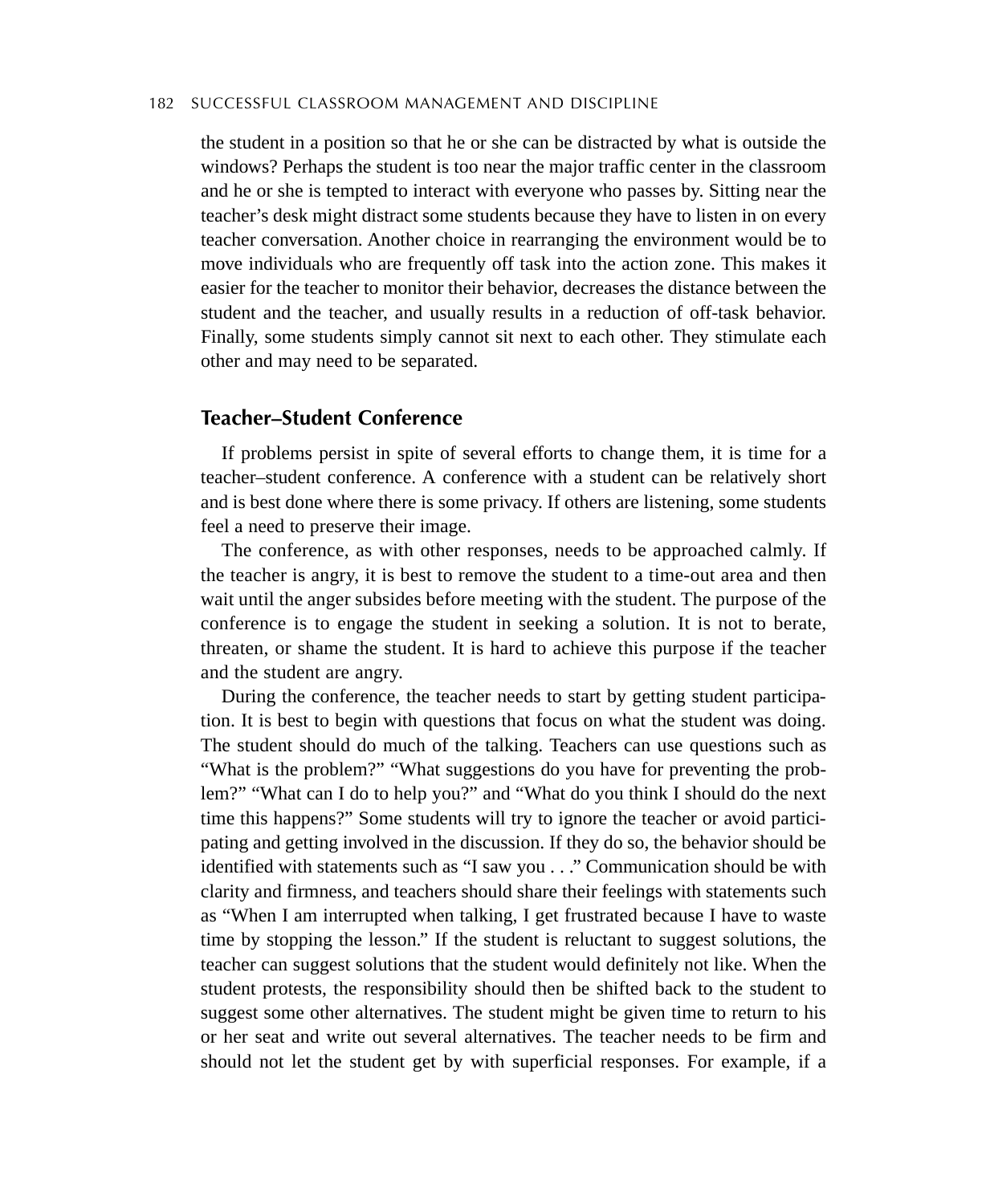student states, "I just won't do that again," a response such as "That is not good enough; what if you forget?" forces the student to think more deeply about appropriate consequences.

## **What Would You Do?**

*Louis is a teacher's nightmare. He is a handsome boy that initially is polite to adults. He doesn't overtly challenge the authority of the teacher. But he appears to be the instigator of many of the disturbances. When he thinks the teacher is not looking, he will knock someone's books on the floor. He will deliberately elbow students in the back and try to hurt them. One day, he deliberately snapped in half some new pencils of another student. He tries to instigate fights between other students.*

- What would you do?
- What do you think Louis is trying to accomplish by these behaviors?
- What specific steps would you take to try to prevent his misbehavior?
- What are some responses that you would use when he does misbehave?

## **Behavioral Problem Solving**

A natural extension of the student conference is that of behavioral problem solving. However, behavioral problem solving can be (and sometimes should be) a whole-class activity. Coloroso (1994) suggests that teaching problem solving is a critical element in helping students develop self-control and inner discipline. Coloroso defines a six-step process for behavioral problem solving. The goal is to use this process with students until they learn how to implement the process on their own. The six steps are as follows:

1. *Define the problem.* The most important step in behavioral problem solving is that of defining the problem. The way in which the problem is defined can stimulate or can inhibit the search for solutions. For example, if a problem is defined simply as a student bothering others, it may miss the root of the problem. In this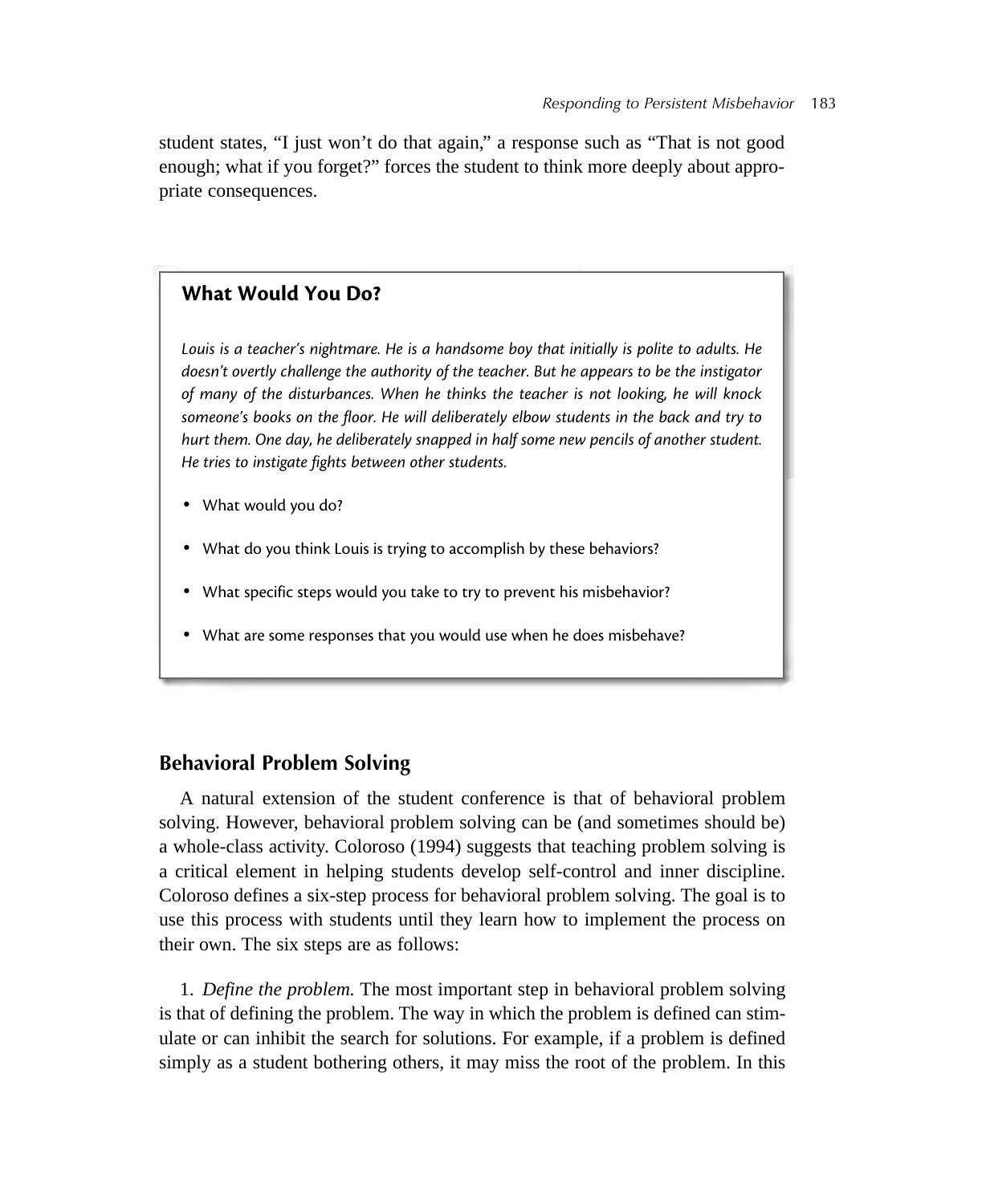situation, the search for solutions might be limited to how to keep the student from bothering others. However, if the root of the problem is that the student is lost and fears failure, then a more rewarding solution would be to find ways of helping the student get the assistance needed in order to achieve success. Defining the problem might take some time for the teacher to question students and allow them to reveal their feelings.

2. *Brainstorm solutions.* Brainstorming involves listing all possible solutions without judgment. This may take some time, and students might need the opportunity to reflect and think about possible solutions. As much as possible, the solutions should come from the students.

3. *Evaluate the possible solutions against a set of criteria.* The role of the teacher is to help the students think through the possible consequences of actions. Coloroso (1994) suggests that the solutions should be evaluated using the criteria of whether or not the consequences of the possible solution are unfair, hurtful, unkind, or dishonest. Other criteria might be that the possible solutions respect the dignity of everyone involved and do not interfere with the rights of others.

4. *Select an option.* After the consequences of all solutions have been explored, those involved in the problem need to choose an option that best addresses the problem, meets the criteria for a good solution, and meets the needs of everyone, including the teacher.

5. *Plan the implementation.* The discussion now needs to center on how the option can be implemented. Again, there should be some criteria for the implementation. It needs to be accomplished without interfering with the rights of others and should be something that can be done easily. Complex plans are almost certain to fail. The implementation needs to maximize the probability of success.

6. *Review the problem.* This step is like a summary. It is a review of the problem definition, the proposed solutions, and what will be done in the future to avoid similar situations. The summary helps students pull the process together and provides them with a model to follow.

Behavioral problem solving obviously takes some time. Therefore, it should not be implemented with minor problems. It should be reserved for more serious problems that interfere with the rights of others. Behavioral problem solving can be implemented with individual students or it can be used in a classroom meeting with the entire class. Classroom meetings are very useful if the problem is relevant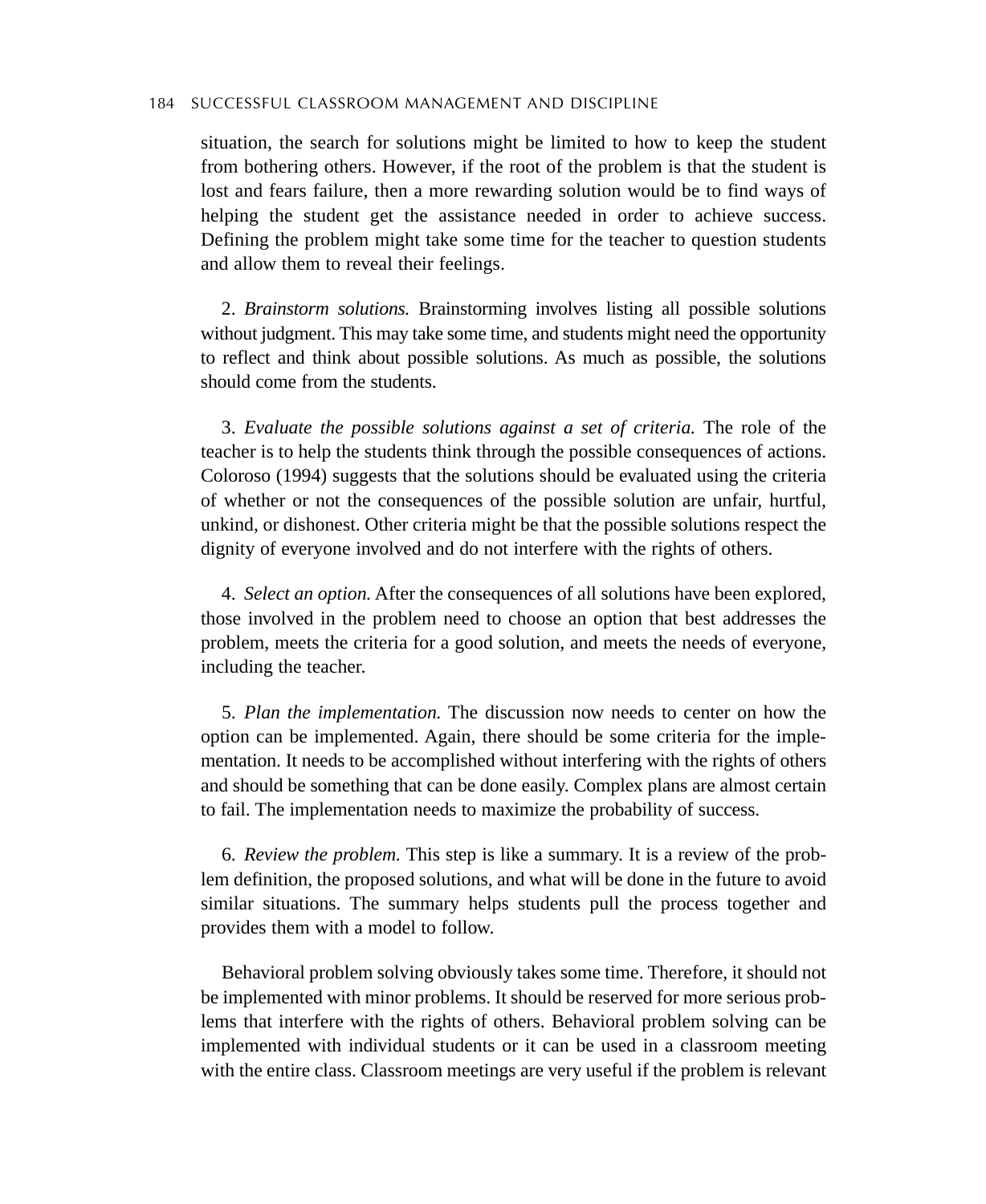to the entire class or if it involves a number of students. The role of the teacher in classroom meetings is to exercise leadership in making sure the process is implemented and not to dominate the meeting.

## **Behavioral Improvement Agreements**

Behavioral improvement agreements are written agreements between the teacher and the student. When behavioral problem solving has been implemented and students do not follow through, then it might be time to develop a behavioral improvement agreement.

The process is similar to that of behavioral problem solving. If there is more than one behavior that is causing difficulty, the behavioral improvement agreement should focus on the one that is causing the most difficulty. It is important not to try to solve all the problems with one agreement.

The advantage of the written agreement is that it makes the expectations very clear and specifies what each person will do and lists the consequences if the agreement is not kept. These written agreements are especially useful in a conference with the parents or with other professionals. It is important to make sure that the agreement is one that allows the student to succeed. It does not need to be overly complex.

If the agreement is not kept, then the consequences need to be applied and a new agreement developed. Some students will continue to test the teacher until they realize the teacher is not going to give up. If several agreements are tried and are not successful, then additional action needs to be taken. Table 8.2 provides an outline for a behavioral improvement agreement.



**Table 8.2** Behavioral Improvement Agreement Form

Teacher

Date\_\_\_\_\_\_\_\_\_\_\_\_\_\_\_

We have met and developed the following agreement to improve the learning climate.

I, (Student name), agree to do the following in order to improve my behavior.

I, (Teacher), promise to help by doing the following:

Failure to follow this agreement will result in the following consequence:

\_\_\_\_\_\_\_\_\_\_\_\_\_\_\_\_\_\_\_\_\_\_\_\_\_\_\_\_ \_\_\_\_\_\_\_\_\_\_\_\_\_\_\_\_\_\_\_\_\_\_\_\_\_\_\_\_

Signatures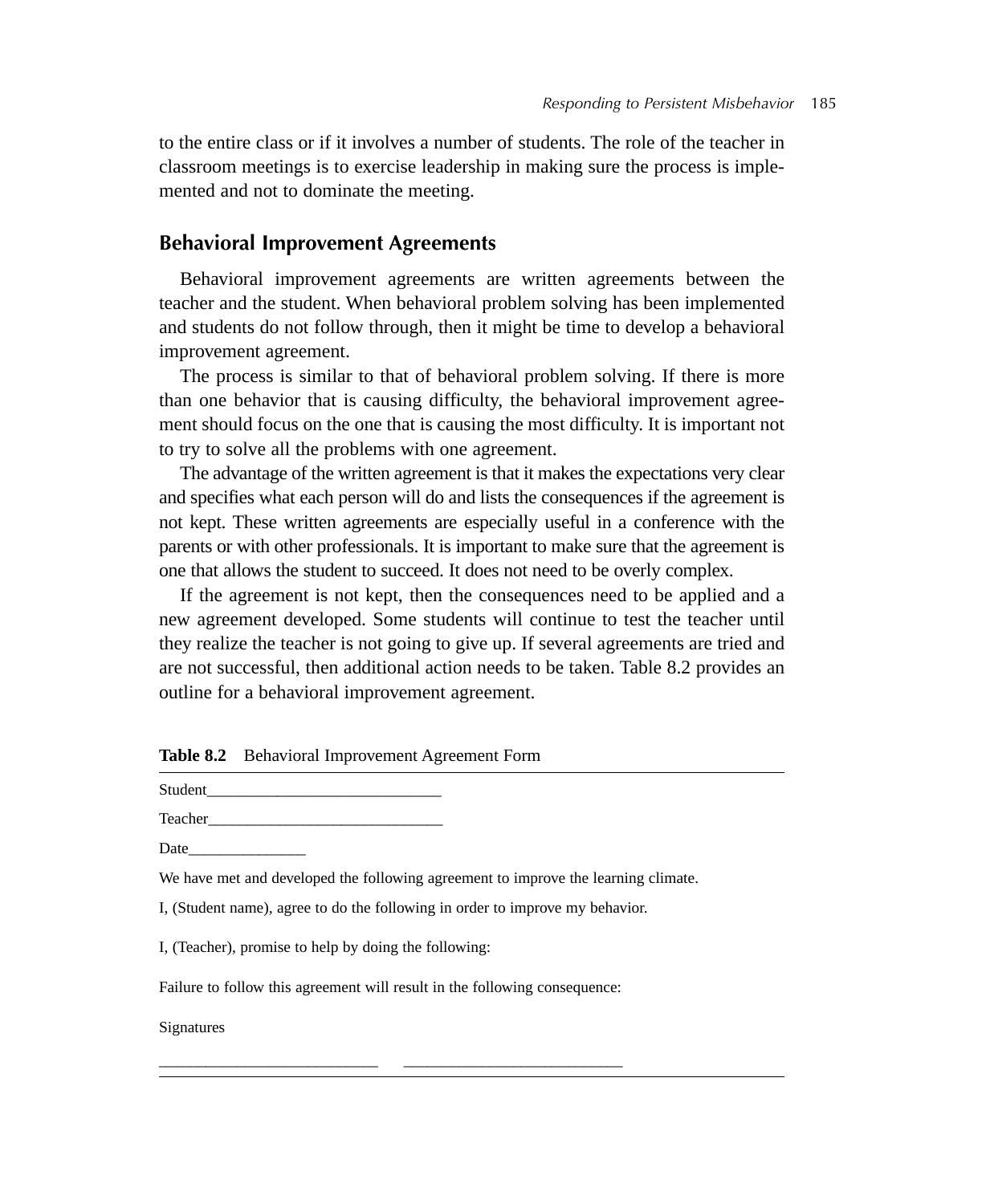#### **Teaching Students to Modify Their Own Behavior**

Some students have difficulty with self-control. They do not engage in serious misbehavior, just numerous incidents of minor misbehavior. A useful response is to help these students monitor their own behavior and learn how to take appropriate action to prevent getting into trouble. Several studies have shown that teaching students to monitor their own behavior is effective and has several advantages (McLaughlin, 1976). One advantage is that the students become more aware of their behavior and the control of the behavior is left with the students. Another advantage is that it relieves the teacher from always playing the role of the enforcer.

There are several methods that can be used to teach students to monitor their own behavior. One technique is to provide the students with a series of questions they learn to ask themselves when they are faced with temptation or when they begin to feel anxious or angry. The questions might include the following:

- What is causing me to feel this way?
- What will happen if I don't control myself?
- Is this what I want to happen?
- What can I do to calm down and gain control?

In response to the last question, you might work with the student to identify acceptable responses. For example, some students might be given the freedom to choose to go to the time-out area for a short time voluntarily. They could be allowed to put their heads down on their desks and think of favorite activities or happy thoughts or begin counting and, when they begin to relax and calm down, resume working.

Another method is to have students keep a record of their behavior. For example, they can keep a tally of every time they get out of their seats or every time they talk without permission. They can be prompted when to record. Some students respond positively to this approach. At the conclusion of a given period of time, the teacher and the student review the records. Some students are surprised at the prevalence of the behavior. They are then allowed to set goals and decide how they will reward themselves when they improve.

Implementing self-monitoring requires more than just talking about it. It is useful for the teacher to model and demonstrate the technique. For example, you might model the process by identifying with the class something you would like to change. Some teachers fall into bad verbal habits such as overusing terms such as "okay." This can be discussed with the class. In fact, they might help identify the behavior that needs change. A tally sheet can be kept on the desk and the class can help keep the tally. After a period of time, the tallies can be reviewed with the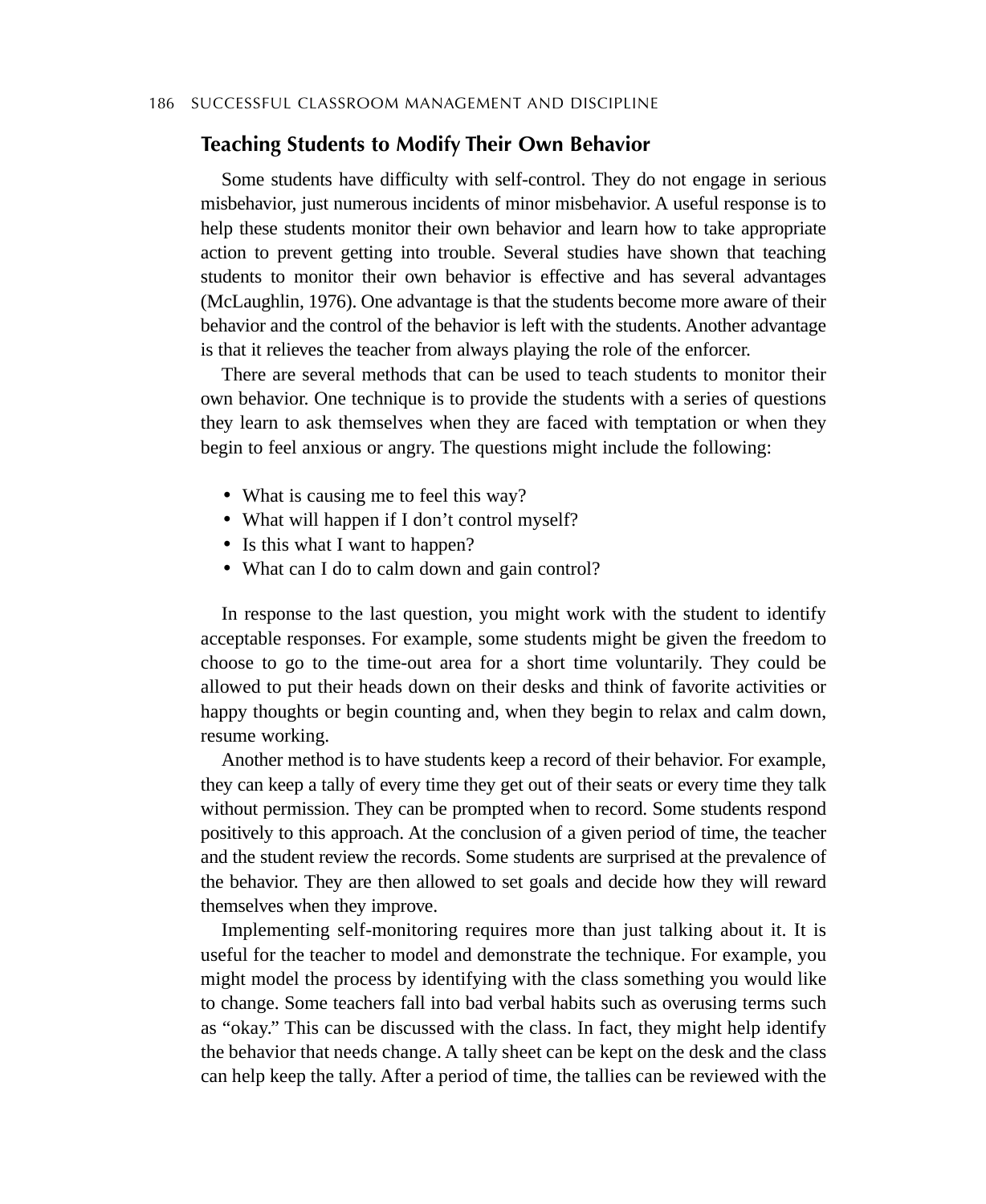class and a plan established to change the behavior. As they observe the teacher modeling the process of changing behavior, students will learn how to apply it to their lives.

## **Parent Conferences**

If misbehavior persists and teacher responses seem to have little impact, it might be time to have a conference with the parents or guardians. Parent conferences often cause teachers a fair amount of anxiety. As a result, many teachers are reluctant to have parent conferences. However, the majority of parents want their children to be successful in school. Although they may initially appear somewhat hostile because they see the actions of their children as a reflection on them and their parenting skills, properly handled parent conferences can have a positive impact and can help teachers and parents become collaborators rather than adversaries.

Parent conferences are most effective if a positive relationship has been established between the teacher and the parent. The problem is that the only time many parents hear from the school is if there is bad news. They need to receive positive comments about their children and the progress they have made. Although this is easier for elementary teachers, who have fewer students and more contact with all students, secondary teachers also need to find ways of establishing positive communication with parents. Some teachers have developed support by sending our regular notes to parents through e-mail.

Effective parent conferences need to be planned. They do not just happen. The first step is to step back and consider the perspectives of the parent. Parents want teachers who are concerned about their children. They want teachers who are firm but fair. Parents also approach meetings with teachers with a certain amount of anxiety. Parents of students who have been chronic discipline problems have usually had several negative experiences with parent conferences and may approach the conference with a definite lack of enthusiasm. Sometimes they are simply frustrated and do not know what to do.

This means that teachers need to make sure that the focus of the conference is on the child and what is best for the child. Teachers need to make sure they are not angry or hostile or blaming the parents. Teachers need to be good listeners and be willing to let the parents share their perspectives and their ideas. This does not mean that the teacher needs to agree to all of their ideas. However, their comments might reveal the causes of the problem so that a more effective plan can be developed.

Teachers need to do some homework before the conference. They need to review records regarding the student, the successes as well as the problems, and look for patterns of behavior and information about the family. Having knowledge about the student and the family will communicate a sense of professionalism and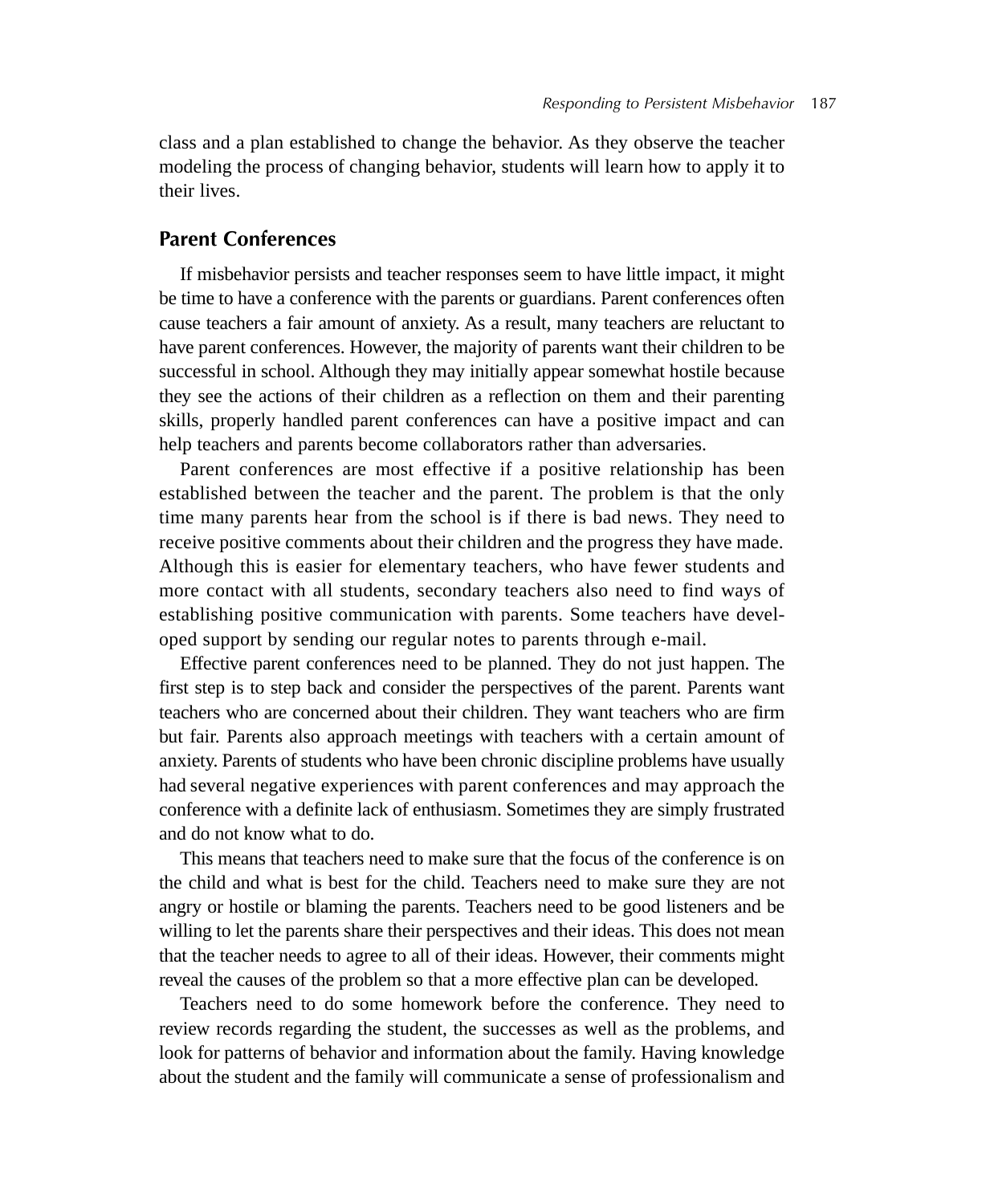that the conference has been taken seriously. One other piece of homework might be to keep anecdotal records on the student. These can easily be done by just jotting the date, time, and description of the behavior on note cards. The cards might be shared with parents who try to minimize the misbehavior and believe that the teacher is not being objective. After doing some homework, establish some clear goals for the conference and what you would like from the parent.

Parent conferences need to be conducted in a comfortable spot. Parents may feel that their dignity is assaulted if they are required to sit in a small chair appropriate for primary-level students while the teacher sits in a regular chair behind a desk. The tone for the meeting needs to be one that is cordial and friendly, yet businesslike and professional. This is not the place for gossip or small talk. It also means that you need to consider your body language and nonverbal communication. Such things as lack of eye contact or slouched body posture communicate to the parents that you are not really interested in what they have to say.

The teacher can start the conference in the right direction by thanking the parents for taking time to come to the conference and by communicating his or her concern for the welfare of the student. Inform the parents that you are interested in their perspectives and you would like their advice and assistance. Do not be preachy or hostile. State simply that there is a problem and briefly describe the problem. Then get the parents involved by asking if they can offer any insight as to why the problem is occurring. As with behavioral problem solving, the critical issue is to make sure that there is a good definition of the problem. The teacher should not dominate the conference and should allow ample time for the parents to participate. If a parent is critical of the teacher or the curriculum, clarify the criticisms and express an interest in addressing any mistakes that you might have made and refocus the discussion on the behavior of the student. It is important to keep the conference focused on the problem and not criticisms of the teacher, other teachers, the school, or the other parent. Although those might have a relationship to the problem and might be taken into account when developing a plan of action, the accountability needs to remain with the student. Even though there might be negative dimensions of the student's life, the student still needs to learn that it does not excuse behavior that interferes with the rights of others.

Provide adequate time for the conference so that the parents do not feel rushed. They need to feel that their child is a priority and that the teacher is serious. Make sure that the parents have your undivided attention and that you are listening to their comments. However, do not prolong the conference beyond what is necessary. Always end the conference on a hopeful note. Summarize what has been discussed and identify a plan of action that will be taken by both the parents and the teacher.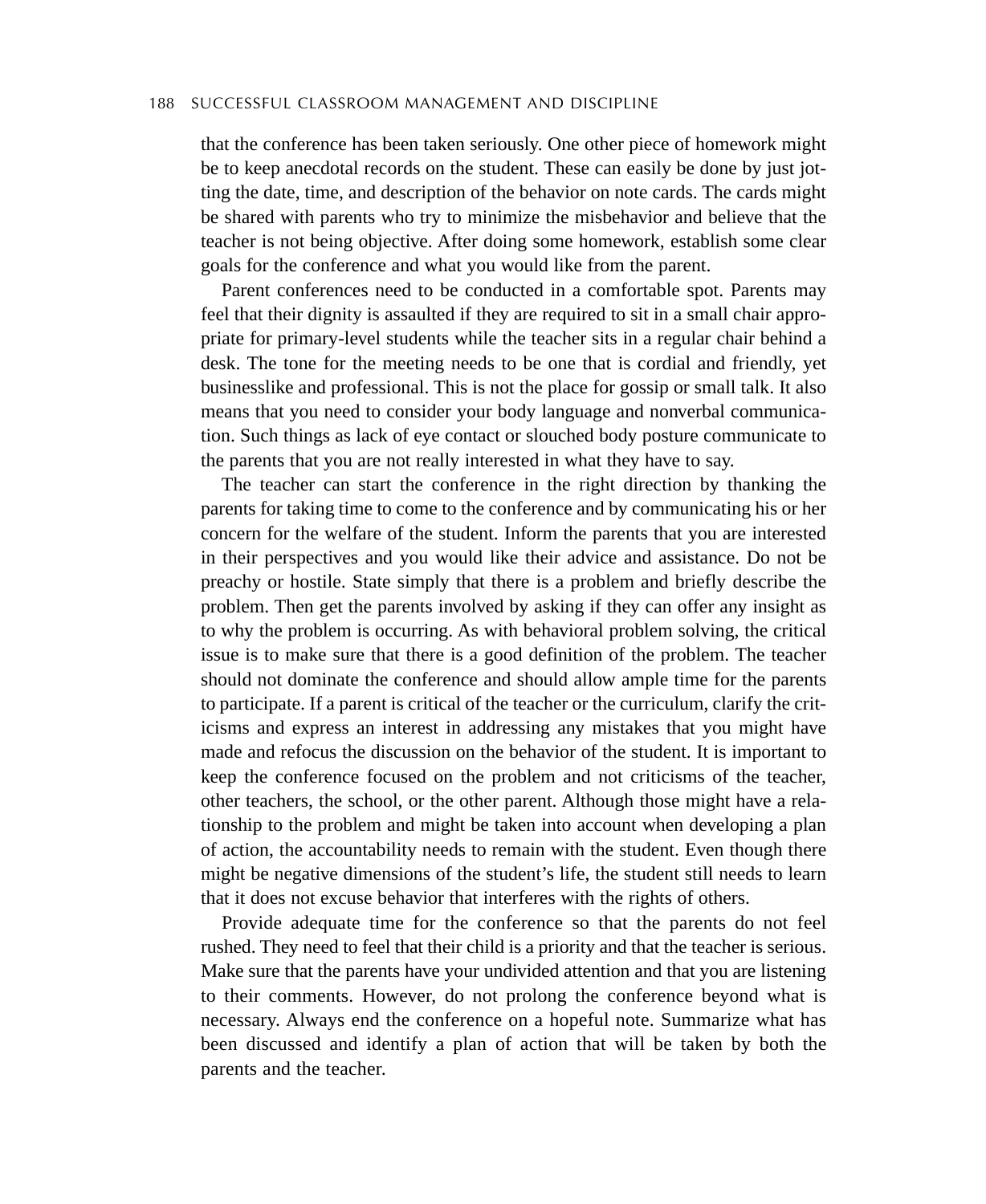After the conference, write down a summary of the conference and the agreements that were made. Then, in a few days, contact the parents and ask if there are any additional questions. Any changes in the behavior should be shared.

Good parent conferences can help build a positive relationship between the parents and the teacher. They can be effective in helping diagnose the problem and in making sure that everyone is working together. Remember, the goal is to help the student, not demonstrate teacher power or win an argument. If you encounter hostile parents, the suggestions in Table 8.3 can help you deal with them in a positive, stress-free way.

#### **Detention**

Detention is a time-honored response to serious or persistent behavior problems. Staying after school has long been viewed as the appropriate response when

#### **Table 8.3** When Parents Are Hostile

Some parents come to conferences with a hostile attitude. The probabilities are that they have had negative experiences with schools and want to find a place to place the blame. Hostile parents can evoke impulsive and defensive behavior on the part of the teacher. When it is apparent that a parent is hostile, the teacher needs to exercise a great deal of self-control and remain calm and professional. The following are some considerations in dealing with hostile parents.

- 1. Be a good listener. Look the parents in the eye, and use nonverbal signals to indicate that you are listening and understand.
- 2. If the parent displays feelings and emotional distress, show empathy. Use statements such as "It must be difficult for you," "I know that there are many challenges parents face today," and "I understand that you are unhappy."
- 3. If the parent has a legitimate complaint, become his or her ally. Write down their complaint and state that you will work to make sure changes are made.
- 4. Do not take criticism personally. Ignore any attacks, and redirect the conference back to the student. Use statements such as "I'm sorry you feel that way about my efforts. However, we are here to discuss \_\_\_\_\_\_."
- 5. Ask for parent input: "What would you suggest?" or "How do you think we could solve this problem?" Be open to valid suggestions from the parent.
- 6. Be firm and businesslike, not hostile and emotional. It is useful to have data on the behavior of the child. Just state, "Let me share with you information about the behavior," and present the information. Be firm in letting the parents know that the behavior is unacceptable and changes must be made.
- 7. If parents continue to be hostile and abusive, end the conference. You cannot let parents assault your dignity and self-esteem. Simply state, "It is clear that we are not going to be able to resolve this issue. This conference is over and we will schedule another meeting with the school administration."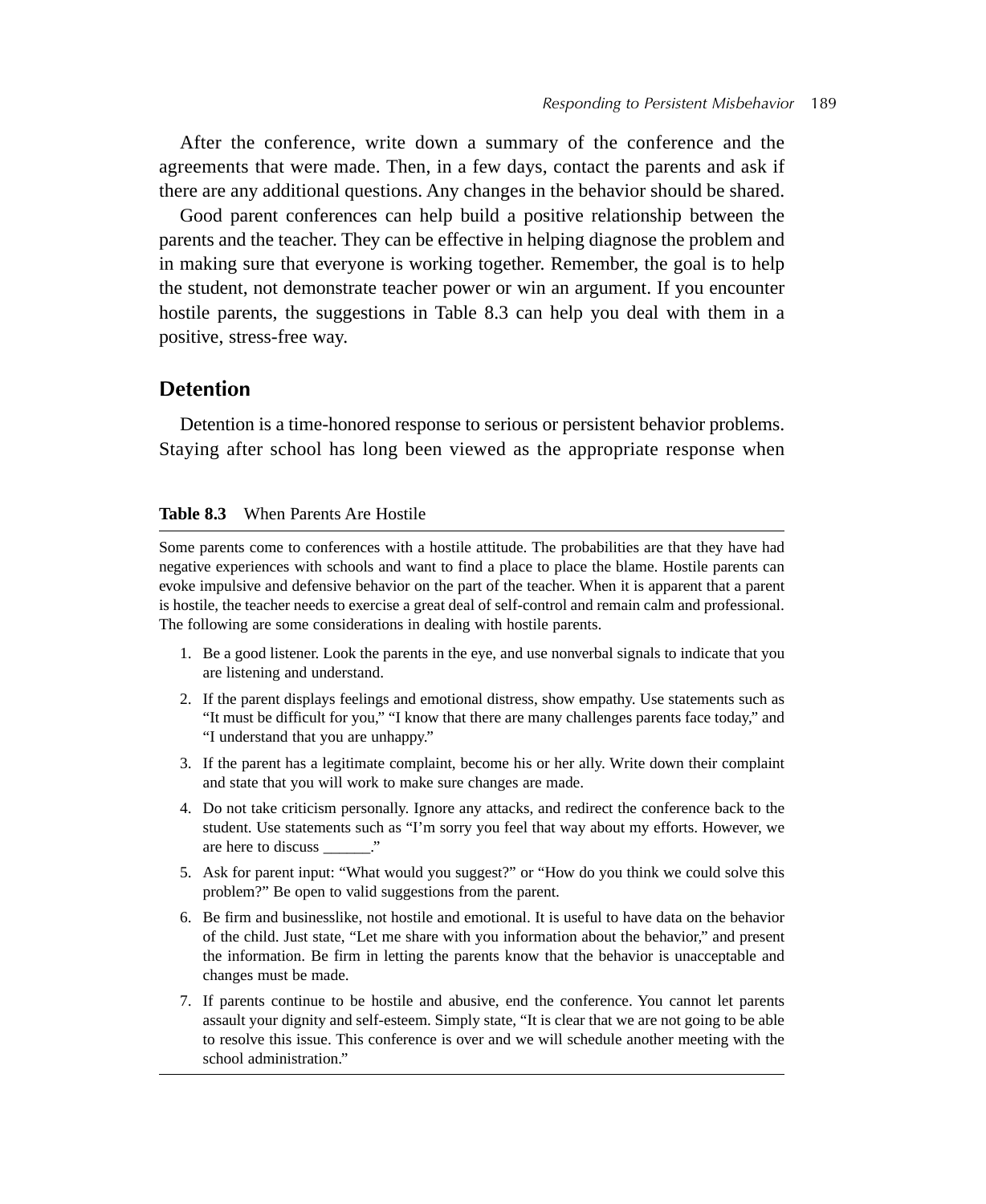students misbehave. However, detention should be exercised with care, as there are several potentially negative outcomes.

First, detention is usually a punishment and not a natural or logical consequence for inappropriate behavior. Therefore, detention creates anger and hostility and may provoke a desire to get revenge. In addition, because detention is not a logical consequence, it does not help the student develop more self-control. For example, one of our student teachers noted that one particular student was kept after school day after day. He sat in the classroom and cried, but his behavior did not improve. It is clear that detention in this case was not working and had more negatives than positives. While it instituted punishment for behavior, it was not teaching the student appropriate behavior.

Finally, detention requires consideration of safety and logistics. The world has changed considerably in the past several decades, and it may not be safe for students to make their way home alone. Harm that can come to them on the way home can result in legal challenges. Parents are more concerned about safety and may become quite disturbed if their children do not arrive home when expected. In many schools, there are transportation issues so that if the bus is missed, there is no transportation home. If after-school detention is to be used, parents need to be notified and arrangements made to make sure that the student does have a safe way to get home.

One elementary school changed detention from something negative to something positive. They established what they called a "Kindness Club." The Kindness Club evolved out of the concept of a traffic school. It was an after-school activity that lasted 4 weeks and included students from several classrooms. Students with persistent misbehavior were referred to the Kindness Club. A teacher volunteered to operate the club as a part of her extracurricular duties. She developed a curriculum that focused on anger control, conflict resolution, and reconciliation. Students engaged in role-play and practiced taking the perspectives of others. They learned how to make concrete apologies so that they did something tangible rather than using empty words to restore friendships and reconcile with those they had offended.

Prior to the club meeting, the teacher met with the parents and explained the curriculum. She solicited the help of the parents and had them sign an agreement to make sure the students attended the club meetings. At the end of the month, each student developed a plan about how he or she was going to change. There was a ceremony where certificates were distributed and student growth was celebrated. Because of the interactive nature of the club, students rarely missed the meetings. The Kindness Club had a positive impact on the whole school and was accepted by teachers, parents, and the students (Powell, McLaughlin, Savage, & Zehm, 2001).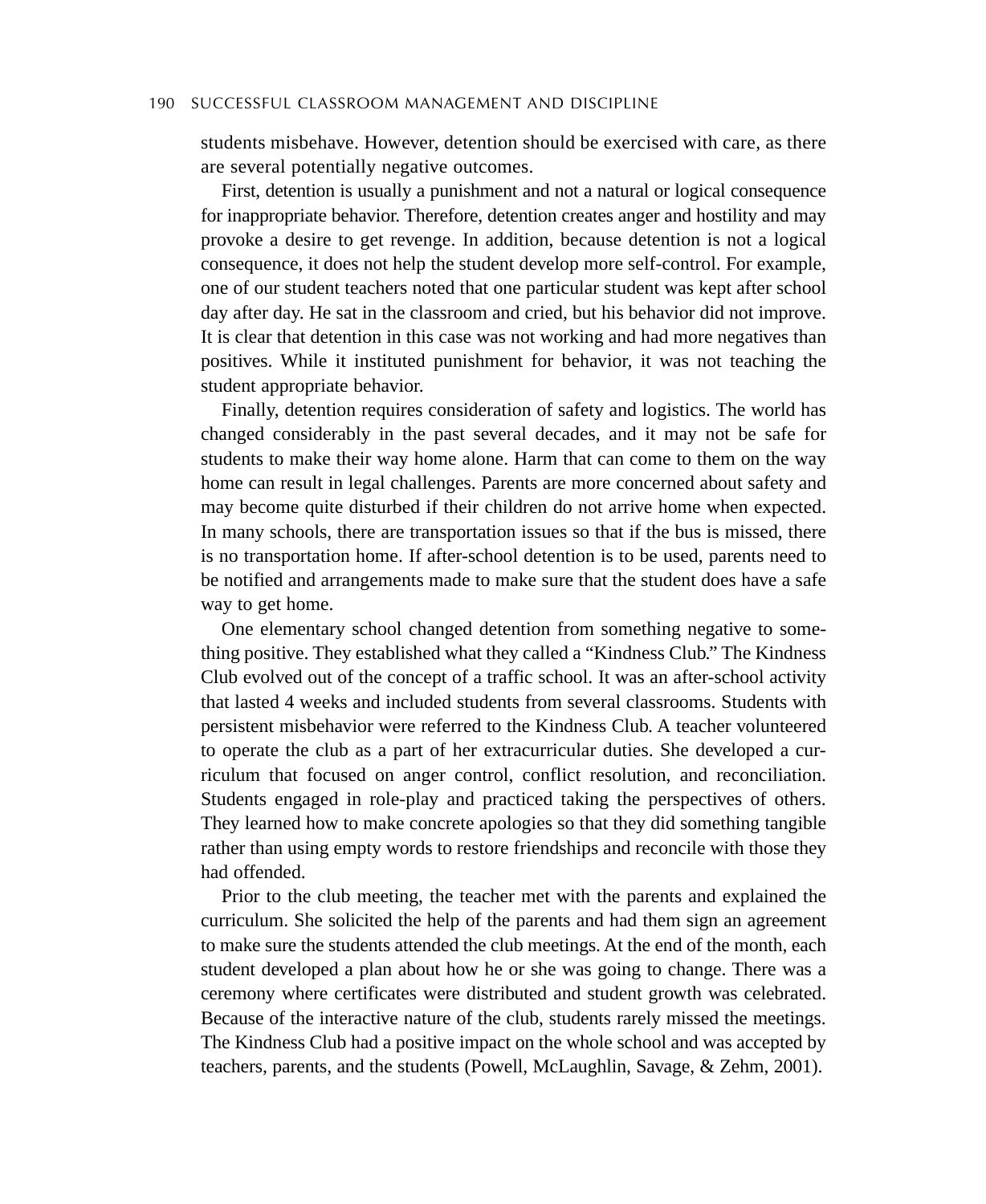If detention is used, it should be used only as a last resort. It should never be applied until there is a conference with the parents so they understand when and how detention will be applied. Students in detention should be engaged in an educational activity. It should not be a time where they are just expected to sit and do nothing.

## **Involving Others**

There are other professionals in the school who can assist teachers when all else seems to fail. Teachers need to realize that they are not psychologists or trained psychiatrists and cannot be expected to solve all problems. Some students in schools have serious problems and need additional help. Seeking assistance is not a sign of failure and is the professional thing to do when problems are serious. Allowing a student to continue on a path of self-destruction is not professional or compassionate. The welfare of the student should be placed ahead of the ego of the teacher.

The beginning step to involving others is to consult with the person in the school who handles serious discipline problems. In most elementary schools, this is the school principal. In secondary schools, it might be an assistant principal or a school counselor. However, before consulting with the person, a description of the problem and steps that have been taken need to be documented. The administrator or counselor needs as much information as possible so he or she can clearly understand the problem and determine how serious it might be. Sometimes there are teachers who simply become overly frustrated and seek the assistance of an administrator for minor problems. When this happens, it is difficult for the administrator or counselor to support the teacher and take actions that result in desired changes. In addition, poor record keeping can lead to difficulties down the road if the problem is serious and other actions are required.

The proper approach is to make an appointment with the appropriate school official. Present the data to the person and explain what has been done to date. Ask the person for specific suggestions on what needs to be done. It is common at this point for the person to offer some specific suggestions. Take those suggestions and document their impact. If there is improvement, this should be noted and a report given back to the administrator. If there is no improvement, the documentation helps establish a framework for next steps.

If the problem appears to be serious, some schools convene a team of individuals to review the problem. This might consist of the teacher, a counselor, the school administrator, and perhaps a school psychologist. Again, it is important that the teacher have good data and documentation for the committee to review. The committee members may then recommend additional steps. Sometimes a counselor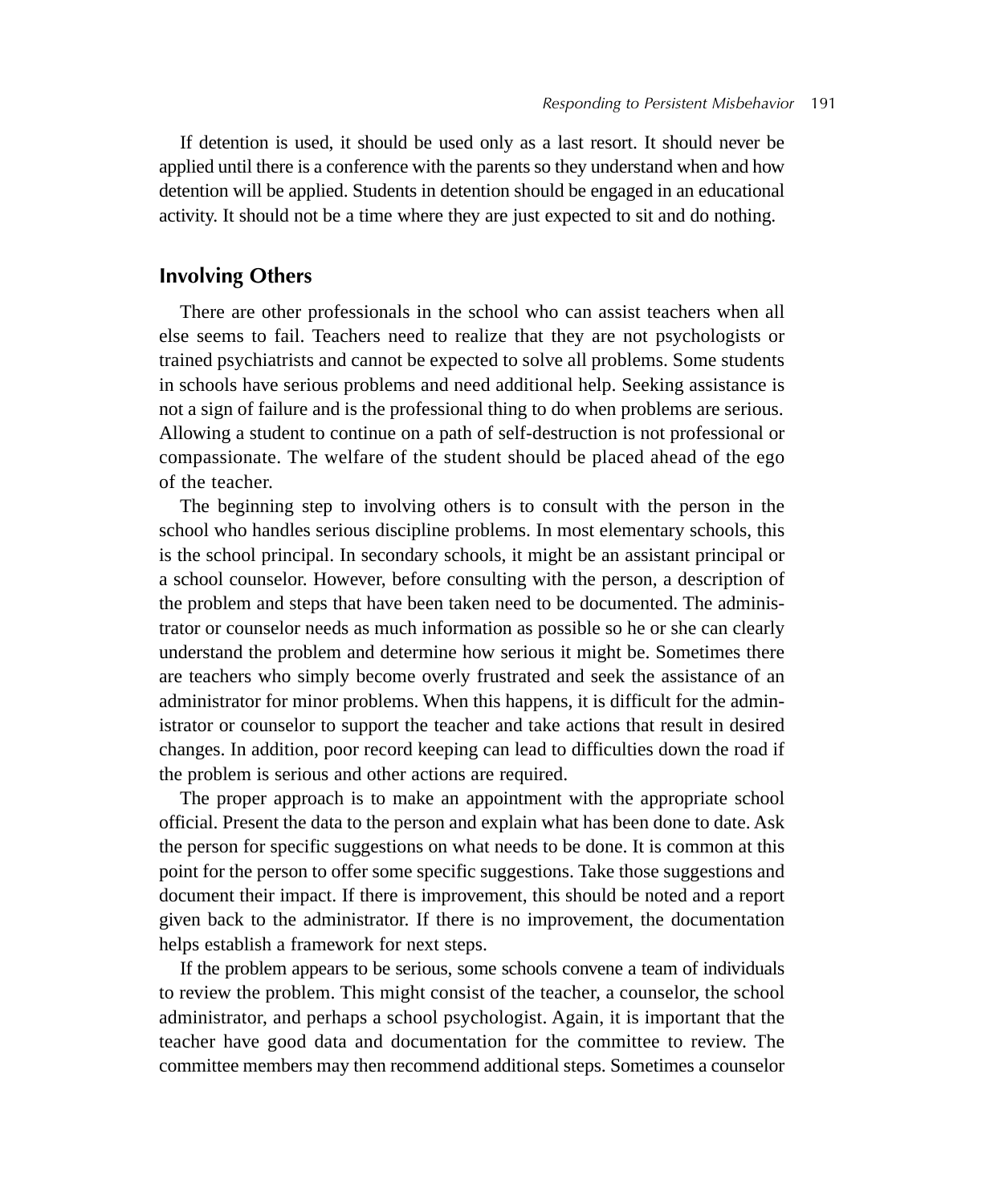or psychologist asks to visit the classroom and observe the student. This is not always successful because the presence of someone new in the classroom changes student behavior. Additional psychological testing might be done and the committee might then schedule a conference with the parent. They may recommend a different placement or a referral to other agencies that are equipped to deal with these problems. Involving others is an important step in finding a solution if the problem is serious. If serious action such as suspension or expulsion is needed, it is an absolute necessity.

## **REVIEW OF MAIN IDEAS**

- 1. There are always students in classrooms who have learned to meet their needs and wants through inappropriate behavior. They do not respond to low-profile responses and may actually misbehave even more when attempts are made to stop their behavior. This requires teacher persistence and firmness.
- 2. A range of alternatives is useful for teachers to develop prior to entering the classroom. Having a range of alternatives that are consistent with the needs and values of the teacher can be extremely valuable when responding to incidents of misbehavior in complex classrooms.
- 3. Some students are very adept at shifting responsibility for their actions to others. Teachers can help keep the responsibility on students by asking them to define what they are doing and the consequences for doing that. They need to avoid asking "Why?"
- 4. Both verbal and nonverbal messages are important when responding to persistent misbehavior. Teachers need to develop an "I mean it" demeanor by using clarity and firmness.
- 5. Limit setting is another approach that emphasizes an "I mean it" demeanor. It involves stopping the class, moving to the misbehaving students, camping out until they get back on task, providing them with a behavioral prompt, and then slowly moving away.
- 6. Preferred activities are those educational activities that students enjoy. The loss of preferred activity time can be a logical consequence for students who continually waste time or who do not stay on task.
- 7. When possible, it is useful to shift choices to the student. The cost-benefit analysis spells out the "cost" of a behavior to the students and then allows the students to decide if the benefit they are deriving from their actions is worth the cost.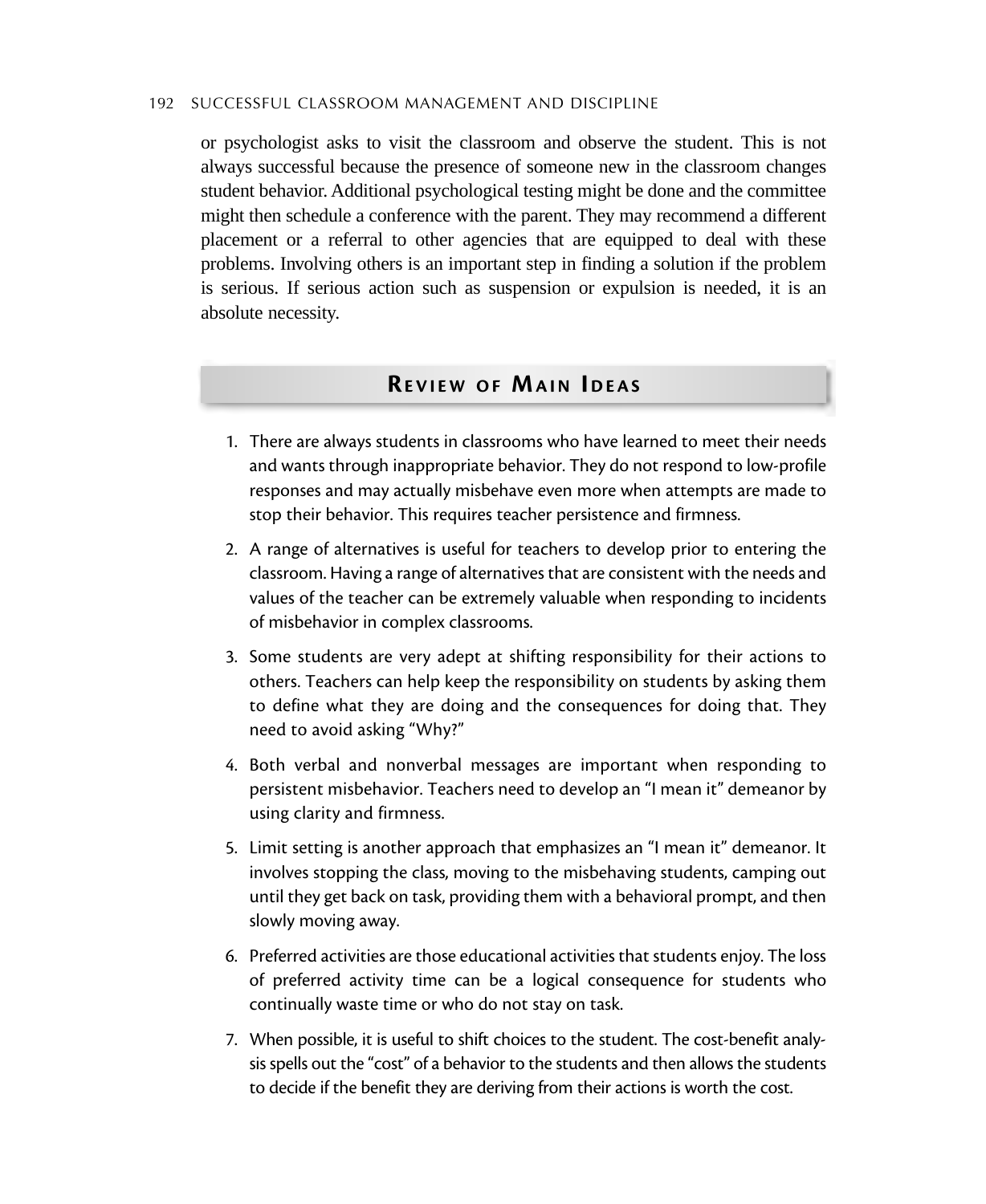- 8. Time-out is frequently used in classrooms. It is most appropriate when a teacher is unable to stop the entire class in order to deal with misbehavior. The student is sent to a time-out area and then a conference follows when there is time to do so.
- 9. Many problems can be solved by rearranging the environment. This might be done to facilitate proximity control, separate students who cannot exercise self-control, or remove students from an area where there are distractions.
- 10. Behavioral problem solving can be used with individuals or with the whole class. It includes defining the problem, brainstorming solutions, evaluating possible solutions, making a choice, and evaluating the process.
- 11. Teaching students to modify their own behavior can be very effective if students learn that there are more constructive ways of fulfilling their needs. It involves helping students identify their feelings and their needs and helping them learn how to search for alternatives to unproductive behavior.
- 12. Parent conferences are needed when attempts to change student behavior have not worked. The focus of parent conferences should be on cooperation in order to help the student. Teachers and parents need to be working together rather than being adversaries. Considerable planning and thought needs to go into successful parent conferences.
- 13. Detention is an approach of last resort. It often creates anger and hostility. Some schools have changed detention to an opportunity to teach the students how to control their behavior and how to avoid problems.



## **APPLICATION AND ENRICHMENT**

1. Observe in classrooms and begin developing a list of responses that teachers use when serious or persistent misbehavior occurs. Note the effectiveness of responses. Begin developing a personal range of alternatives.

2. Model using clarity and firmness with colleagues or with a video. Note both the clarity of the verbal message and the firmness displayed in the nonverbal message.

3. Role-play with others the practice of limit setting. Have an individual misbehave and then use moving in, dealing with back talk, camping out, and moving out.